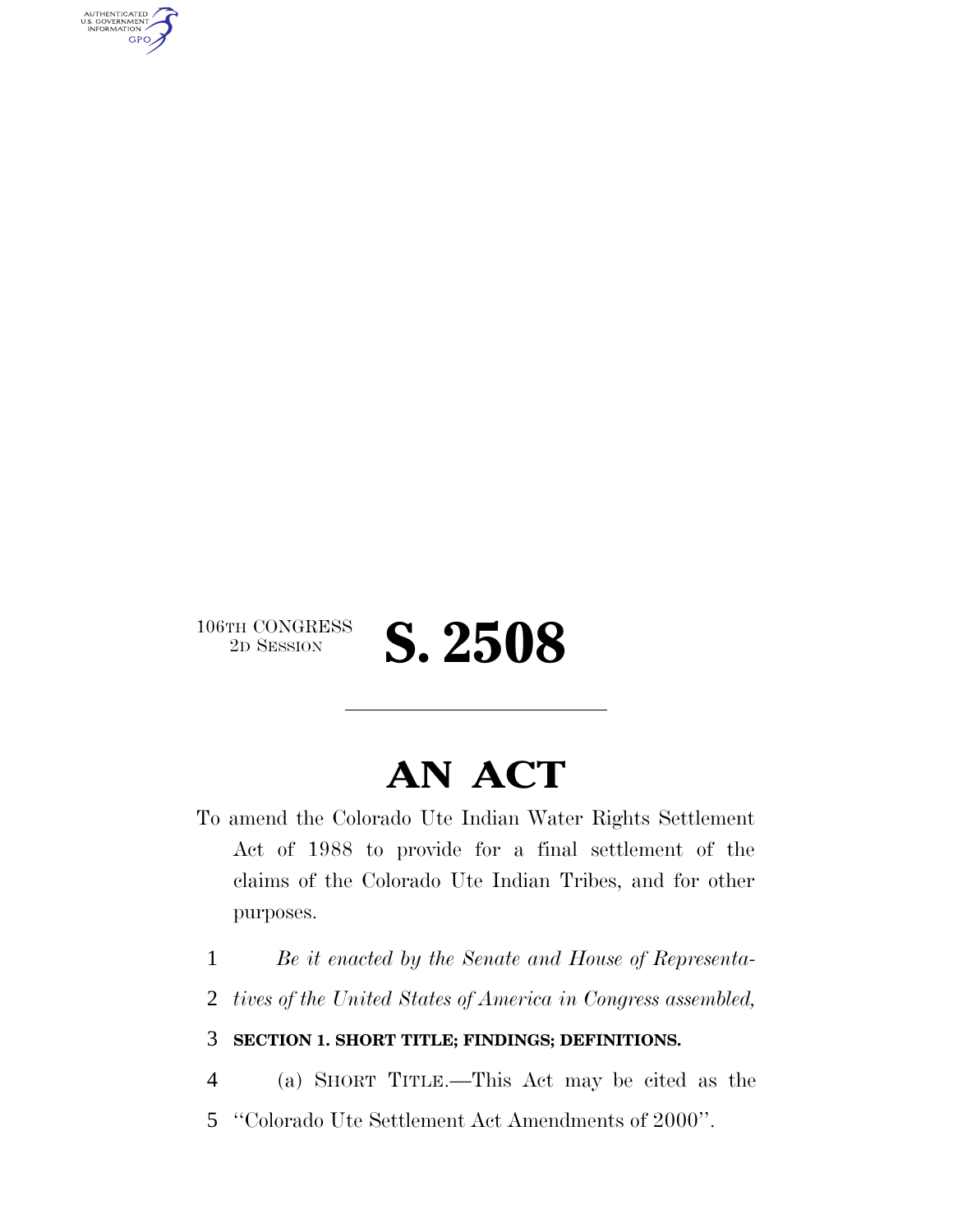(b) FINDINGS.—Congress makes the following find-ings:

 (1) In order to provide for a full and final set- tlement of the claims of the Colorado Ute Indian Tribes on the Animas and La Plata Rivers, the Tribes, the State of Colorado, and certain of the non-Indian parties to the Agreement have proposed certain modifications to the Colorado Ute Indian Water Rights Settlement Act of 1988 (Public Law 100–585; 102 Stat. 2973).

 (2) The claims of the Colorado Ute Indian Tribes on all rivers in Colorado other than the Animas and La Plata Rivers have been settled in ac- cordance with the provisions of the Colorado Ute In- dian Water Rights Settlement Act of 1988 (Public Law 100–585; 102 Stat. 2973).

 (3) The Indian and non-Indian communities of southwest Colorado and northwest New Mexico will be benefited by a settlement of the tribal claims on the Animas and La Plata Rivers that provides the Tribes with a firm water supply without taking water away from existing uses.

 (4) The Agreement contemplated a specific timetable for the delivery of irrigation and municipal and industrial water and other benefits to the Tribes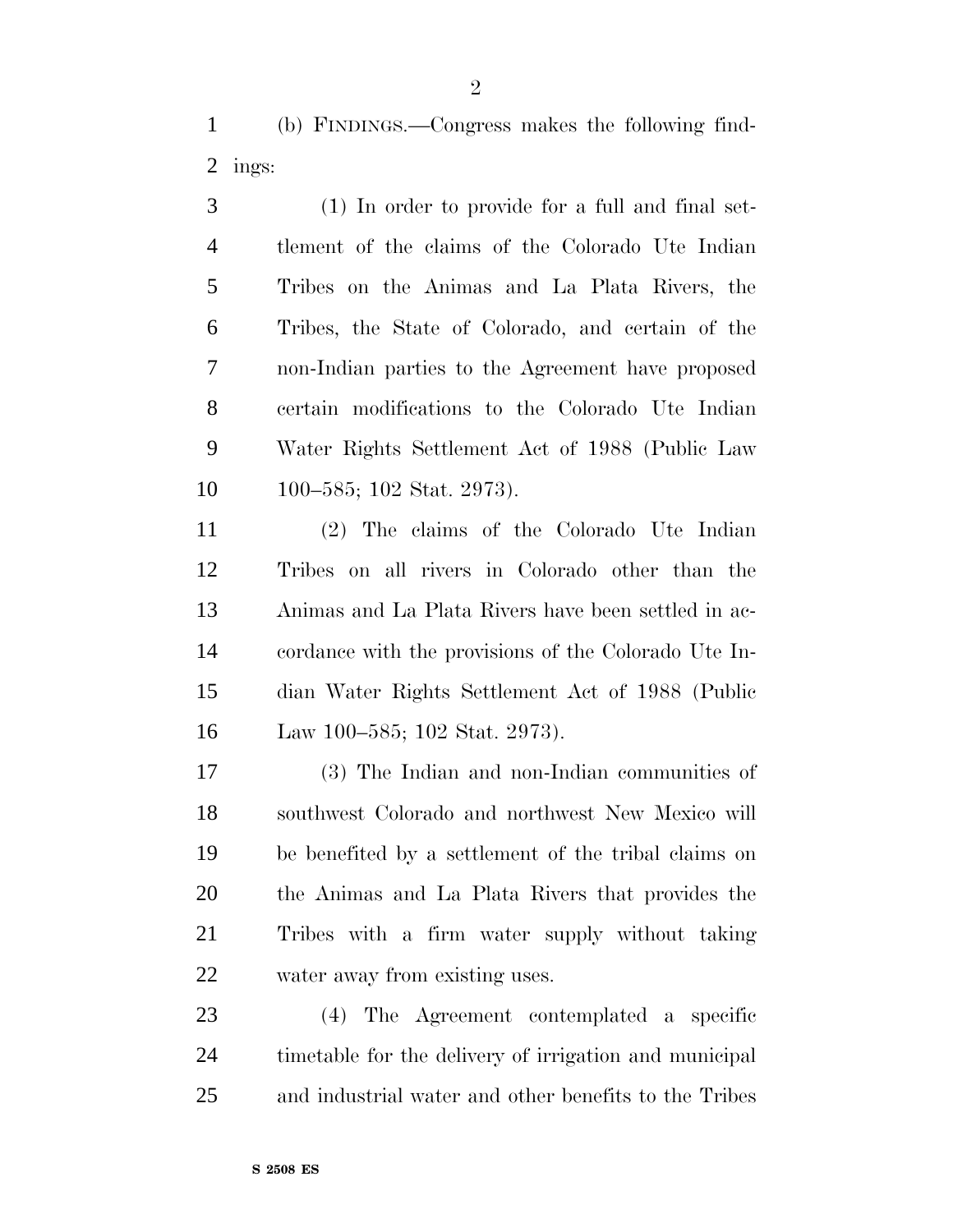from the Animas-La Plata Project, which timetable has not been met. The provision of irrigation water can not presently be satisfied under the current im- plementation of the Federal Water Pollution Control Act (33 U.S.C. 1251 et seq.) and the Endangered Species Act of 1973 (16 U.S.C. 1531 et seq.). (5) In order to meet the requirements of the Endangered Species Act of 1973 (16 U.S.C. 1531 et seq.), and in particular the various biological opin- ions issued by the Fish and Wildlife Service, the amendments made by this Act are needed to provide for a significant reduction in the facilities and water

 (6) The substitute benefits provided to the Tribes under the amendments made by this Act, in- cluding the waiver of capital costs and the provisions of funds for natural resource enhancement, result in a settlement that provides the Tribes with benefits that are equivalent to those that the Tribes would have received under the Colorado Ute Indian Water Rights Settlement Act of 1988 (Public Law 100– 585; 102 Stat. 2973).

supply contemplated under the Agreement.

 (7) The requirement that the Secretary of the Interior comply with the National Environmental Policy Act of 1969 (42 U.S.C. 4321 et seq.) and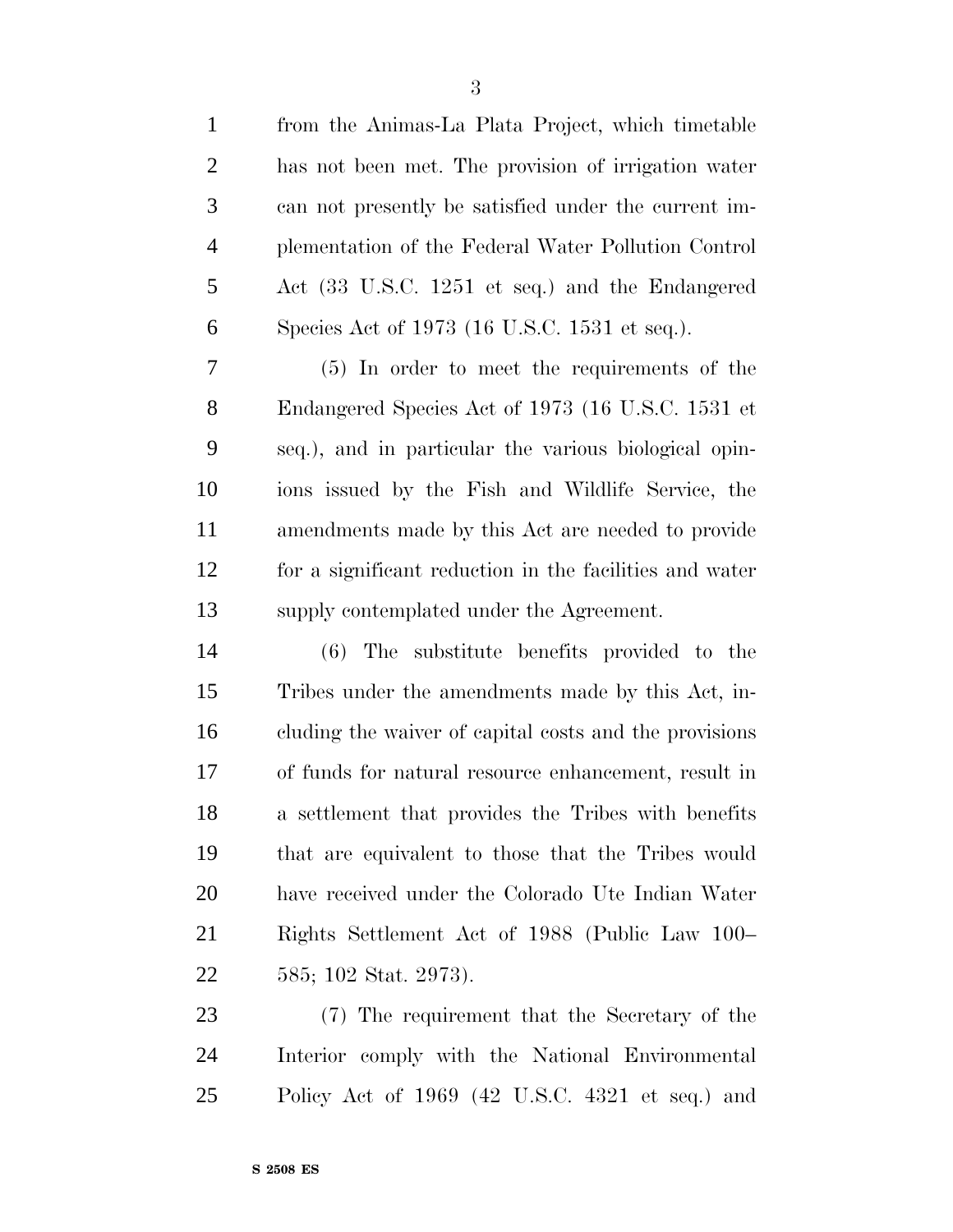| $\mathbf{1}$   | other national environmental laws before imple-         |
|----------------|---------------------------------------------------------|
| $\overline{2}$ | menting the proposed settlement will ensure that the    |
| 3              | satisfaction of the tribal water rights is accomplished |
| $\overline{4}$ | in an environmentally responsible fashion.              |
| 5              | (8) In considering the full range of alternatives       |
| 6              | for satisfying the water rights claims of the South-    |
| 7              | ern Ute Indian Tribe and Ute Mountain Ute Indian        |
| 8              | Tribe, Congress has held numerous legislative hear-     |
| 9              | ings and deliberations, and reviewed the considerable   |
| 10             | record including the following documents:               |
| 11             | (A) The Final EIS No. INT-FES-80-18,                    |
| 12             | dated July 1, $1980$ .                                  |
| 13             | (B) The Draft Supplement to the FES No.                 |
| 14             | INT-DES-92-41, dated October 13, 1992.                  |
| 15             | (C) The Final Supplemental to the FES                   |
| 16             | No. 96–23, dated April 26, 1996;                        |
| 17             | (D) The Draft Supplemental EIS, dated                   |
| 18             | January 14, 2000.                                       |
| 19             | (E) The Final Supplemental EIS, dated                   |
| 20             | <b>July 2000.</b>                                       |
| 21             | (F) The Record of Decision for the Settle-              |
| 22             | ment of the Colorado Ute Indian Waters, Sep-            |
| 23             | tember 25, 2000.                                        |
| 24             | $(9)$ In the Record of Decision referred to in          |
| 25             | paragraph $(8)(F)$ , the Secretary determined that the  |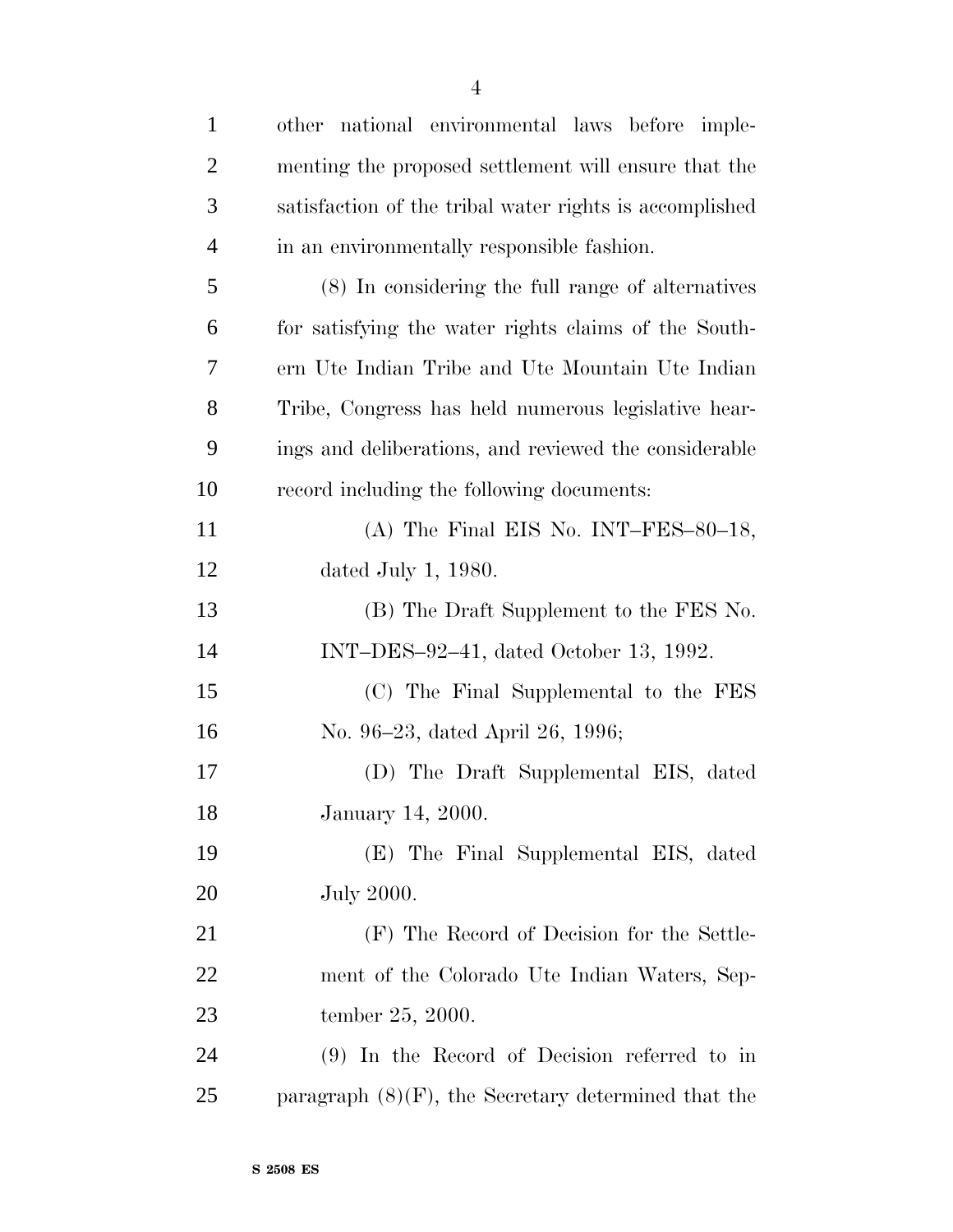| $\mathbf{1}$   | preferred alternative could only proceed if Congress   |
|----------------|--------------------------------------------------------|
| $\overline{2}$ | amended the Colorado Ute Indian Water Rights Set-      |
| 3              | tlement Act of 1988 (Public Law 100-585; 102           |
| $\overline{4}$ | Stat. 2973) so as to satisfy the Tribal water rights   |
| 5              | claim through the construction of the features au-     |
| 6              | thorized by this Act. The amendments to the Colo-      |
| $\overline{7}$ | rado Ute Indian Water Rights Settlement Act of         |
| 8              | 1988 set forth in this Act will provide the Ute        |
| 9              | Tribes with substitute benefits equivalent to those    |
| 10             | that the Tribes would have received under the Colo-    |
| 11             | rado Ute Indian Water Rights Settlement Act of         |
| 12             | 1988, in a manner consistent with paragraph $(8)$      |
| 13             | and the Federal Government's trust obligation.         |
| 14             | $(10)$ Based upon paragraph $(8)$ , it is the intent   |
| 15             | of Congress to enact legislation that implements the   |
| 16             | Record of Decision referred to in paragraph $(8)(F)$ . |
| 17             | (c) DEFINITIONS.—In this Act:                          |
| 18             | (1) AGREEMENT.—The term "Agreement" has                |
|                |                                                        |

 the meaning given that term in section 3(1) of the Colorado Ute Indian Water Rights Settlement Act of 1988 (Public Law 100–585; 102 Stat. 2973).

 (2) ANIMAS-LA PLATA PROJECT.—The term ''Animas-La Plata Project'' has the meaning given 24 that term in section 3(2) of the Colorado Ute Indian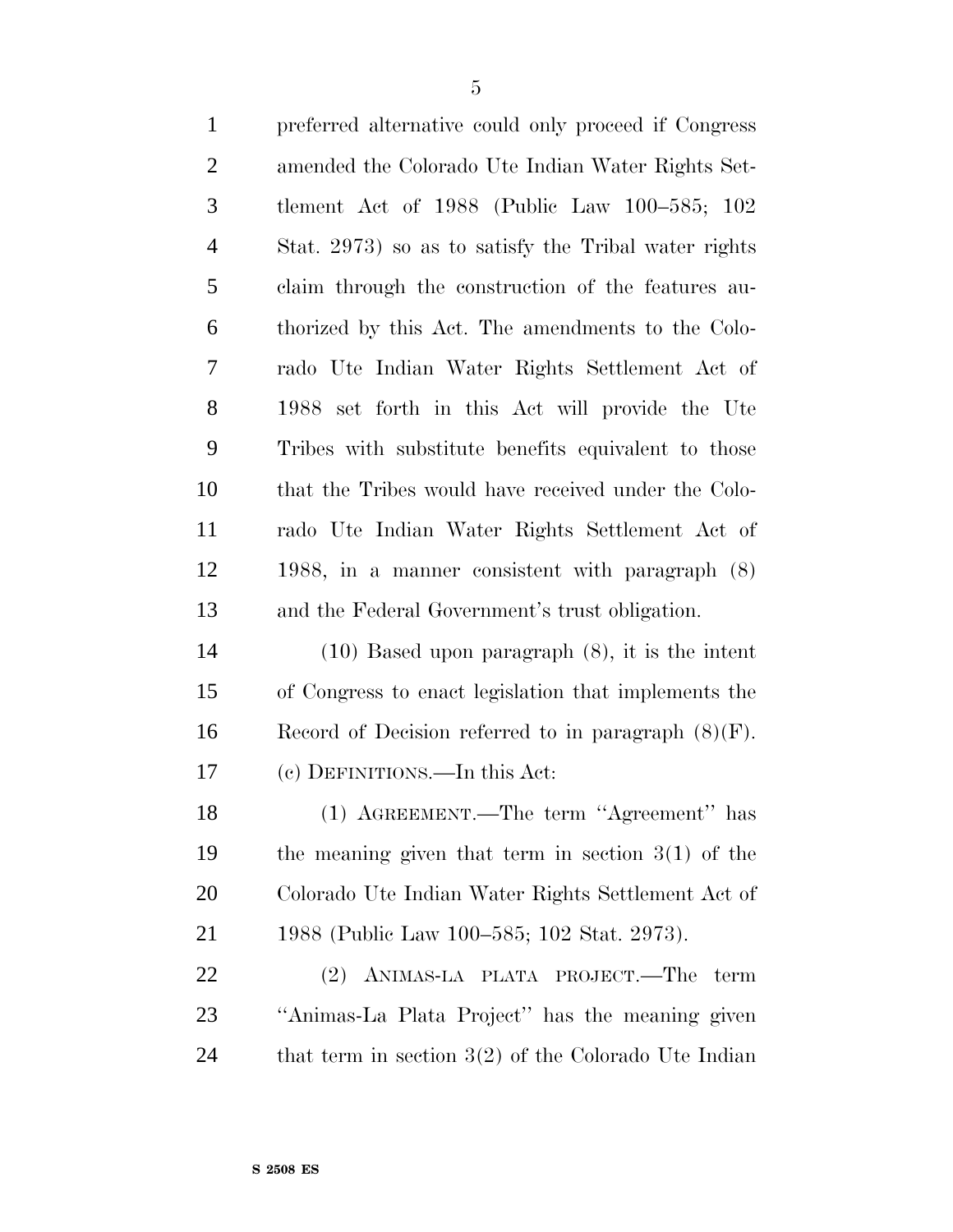Water Rights Settlement Act of 1988 (Public Law

 100–585; 102 Stat. 2973). (3) DOLORES PROJECT.—The term ''Dolores Project'' has the meaning given that term in section 3(3) of the Colorado Ute Indian Water Rights Set- tlement Act of 1988 (Public Law 100–585; 102 Stat. 2974). (4) TRIBE; TRIBES.—The term ''Tribe'' or ''Tribes'' has the meaning given that term in section 3(6) of the Colorado Ute Indian Water Rights Set- tlement Act of 1988 (Public Law 100–585; 102 Stat. 2974). **SEC. 2. AMENDMENTS TO SECTION 6 OF THE COLORADO UTE INDIAN WATER RIGHTS SETTLEMENT ACT OF 1988.** Subsection (a) of section 6 of the Colorado Ute In- dian Water Rights Settlement Act of 1988 (Public Law 100–585; 102 Stat. 2975) is amended to read as follows: ''(a) RESERVOIR; MUNICIPAL AND INDUSTRIAL WATER.—  $^{(1)}$  FACILITIES.

22 "'(A) In GENERAL.—After the date of en- actment of this subsection, but prior to January 24 1, 2005, or the date established in the Amended Final Decree described in section 18(c), the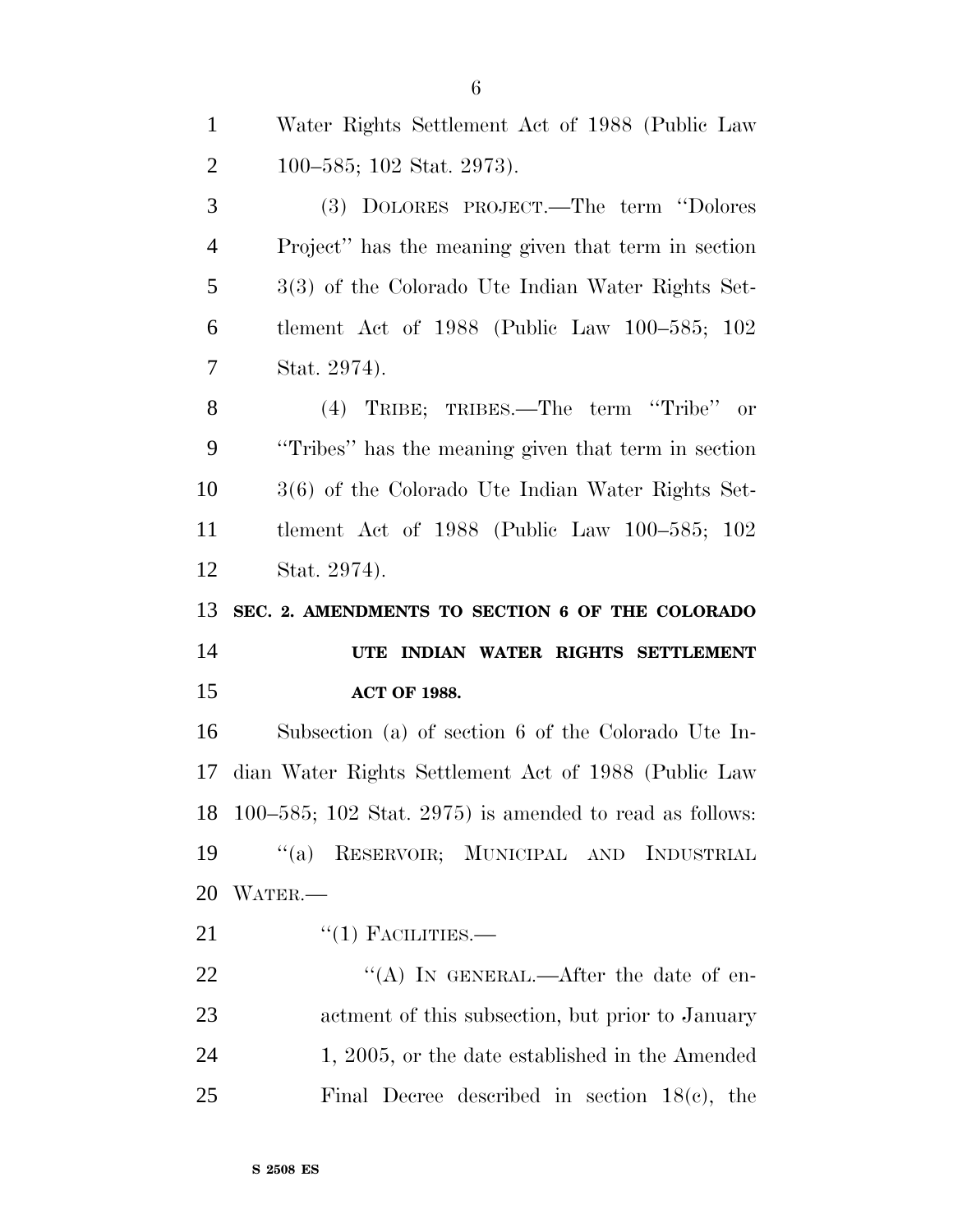| $\mathbf{1}$   | Secretary, in order to settle the outstanding |
|----------------|-----------------------------------------------|
| $\overline{2}$ | claims of the Tribes on the Animas and La     |
| 3              | Plata Rivers, acting through the Bureau of    |
| $\overline{4}$ | Reclamation, is specifically authorized to—   |
| 5              | "(i) complete construction of, and op-        |
| 6              | erate and maintain, a reservoir, a pumping    |
| 7              | plant, a reservoir inlet conduit, and appur-  |
| 8              | tenant facilities with sufficient capacity to |
| 9              | divert and store water from the Animas        |
| 10             | River to provide for an average annual de-    |
| 11             | pletion of $57,100$ acre-feet of water to be  |
| 12             | used for a municipal and industrial water     |
| 13             | supply, which facilities shall—               |
| 14             | $\lq\lq$ be designed and operated in          |
| 15             | accordance with the hydrologic regime         |
| 16             | necessary for the recovery of the en-         |
| 17             | dangered fish of the San Juan River           |
| 18             | as determined by the San Juan River           |
| 19             | Recovery Implementation Program;              |
| 20             | $\lq\lq$ (II) be operated in accordance       |
| 21             | with the Animas-La Plata Project              |
| 22             | Compact as approved by Congress in            |
| 23             | Public Law 90-537;                            |
| 24             | "(III) include an inactive pool of            |
| 25             | an appropriate size to be determined          |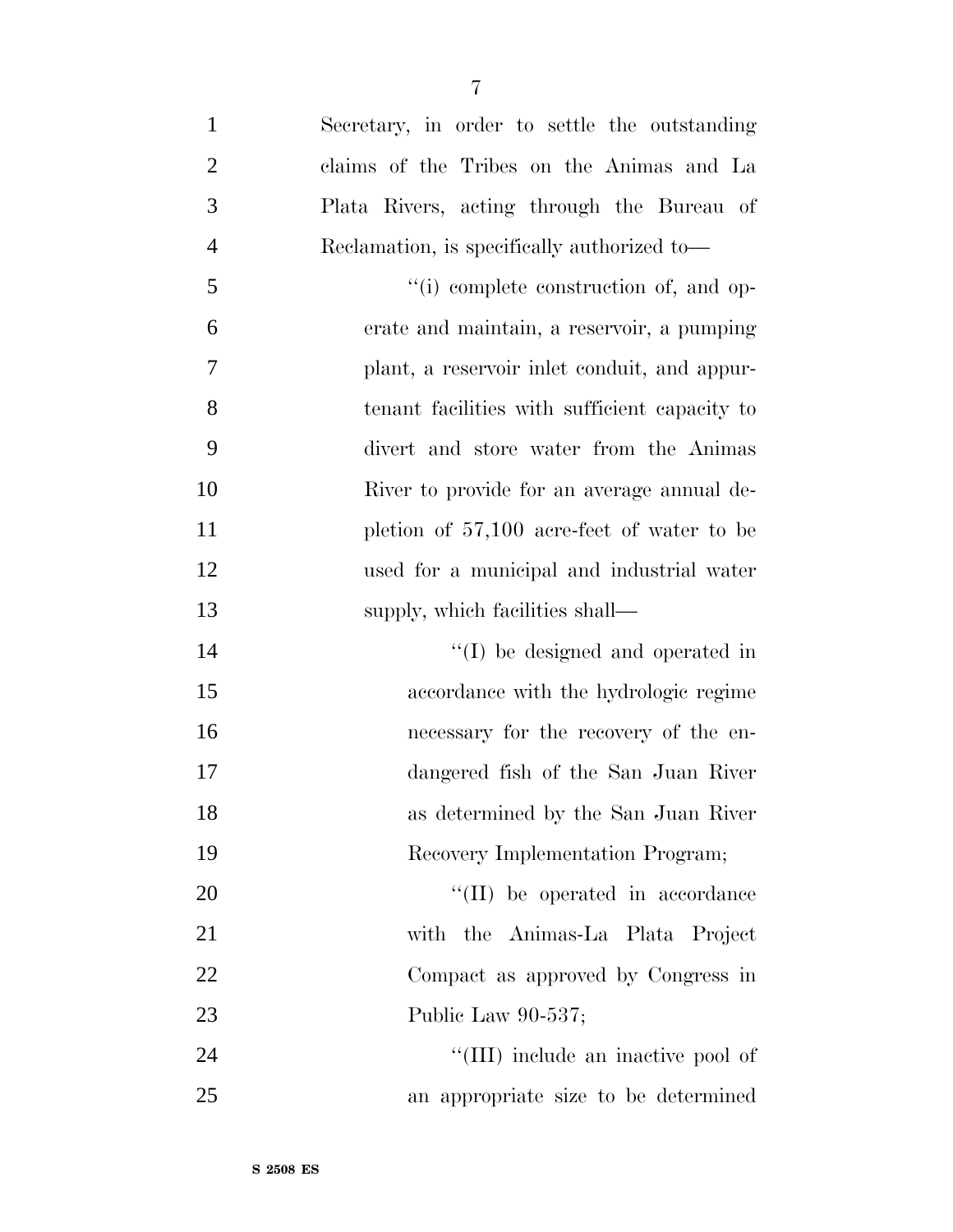| $\mathbf{1}$   | by the Secretary following the comple-     |
|----------------|--------------------------------------------|
| $\mathbf{2}$   | tion of required environmental compli-     |
| 3              | ance activities; and                       |
| $\overline{4}$ | $\lq\lq$ (IV) include those recreation fa- |
| 5              | cilities determined to be appropriate      |
| 6              | by agreement between the State of          |
| $\tau$         | Colorado and the Secretary that shall      |
| 8              | address the payment of any of the          |
| 9              | costs of such facilities by the State of   |
| 10             | Colorado in addition to the costs de-      |
| 11             | scribed in paragraph (3); and              |
| 12             | "(ii) deliver, through the use of the      |
| 13             | project components referred to in clause   |
| 14             | municipal and industrial water<br>(i),     |
| 15             | allocations—                               |
| 16             | "(I) with an average annual de-            |
| 17             | pletion not to exceed $16,525$ acre-feet   |
| 18             | of water, to the Southern Ute Indian       |
| 19             | Tribe for its present and future needs;    |
| 20             | $\lq$ (II) with an average annual de-      |
| 21             | pletion not to exceed 16,525 acre-feet     |
| 22             | of water, to the Ute Mountain Ute In-      |
| 23             | dian Tribe for its present and future      |
| 24             | needs;                                     |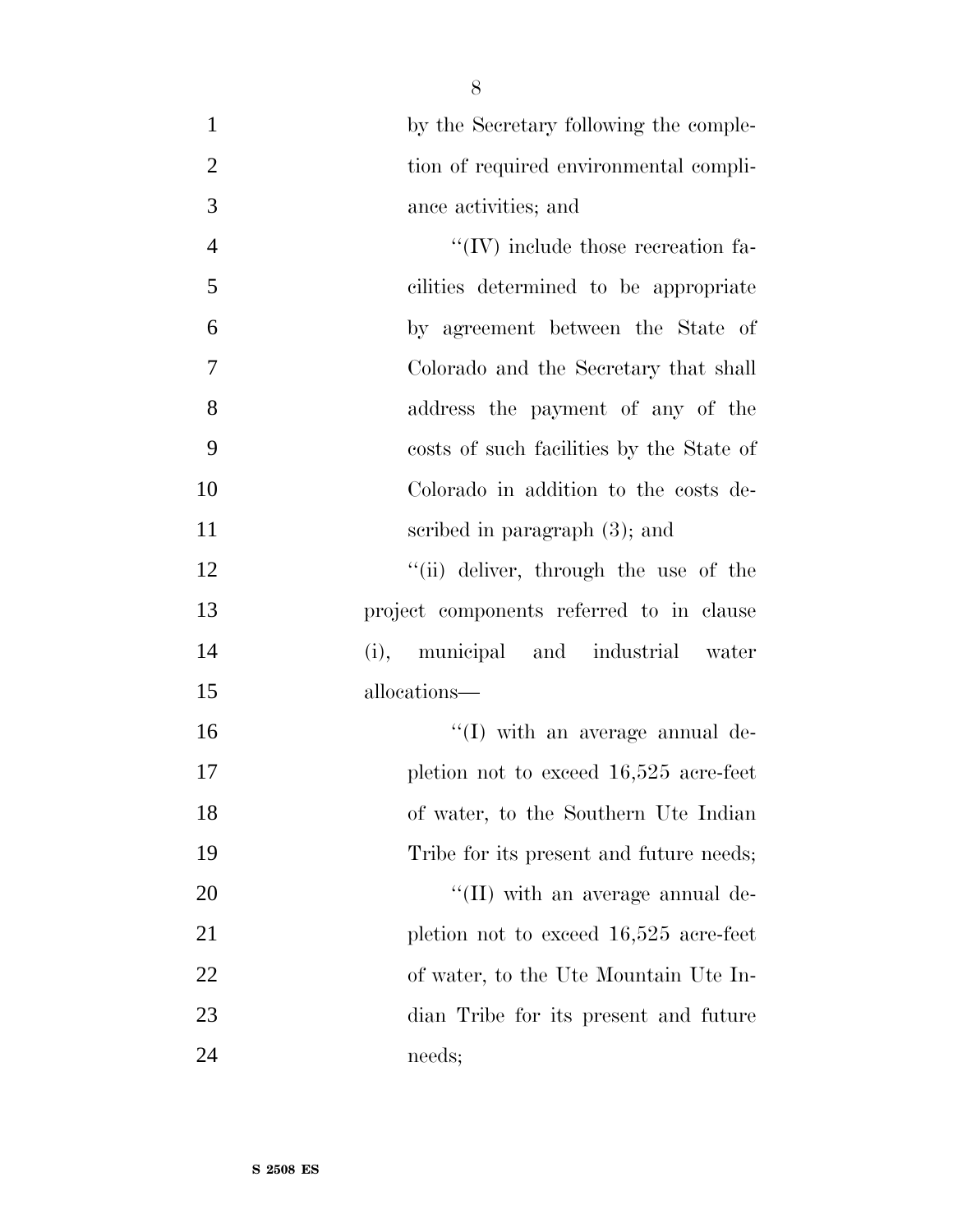| $\mathbf{1}$   | "(III) with an average annual de-        |
|----------------|------------------------------------------|
| $\overline{2}$ | pletion not to exceed $2,340$ acre-feet  |
| 3              | of water, to the Navajo Nation for its   |
| $\overline{4}$ | present and future needs;                |
| 5              | $\lq\lq$ (IV) with an average annual de- |
| 6              | pletion not to exceed 10,400 acre-feet   |
| 7              | of water, to the San Juan Water          |
| 8              | Commission for its present and future    |
| 9              | needs;                                   |
| 10             | $\lq\lq(V)$ with an average annual de-   |
| 11             | pletion of an amount not to exceed       |
| 12             | $2,600$ acre-feet of water, to the       |
| 13             | Animas-La Plata Conservancy Dis-         |
| 14             | trict for its present and future needs;  |
| 15             | $\lq\lq$ (VI) with an average annual de- |
| 16             | pletion of an amount not to exceed       |
| 17             | 5,230 acre-feet of water, to the State   |
| 18             | of Colorado for its present and future   |
| 19             | needs; and                               |
| 20             | "(VII) with an average annual            |
| 21             | depletion of an amount not to exceed     |
| 22             | 780 acre-feet of water, to the La        |
| 23             | Plata Conservancy District of New        |
| 24             | Mexico for its present and future        |
| 25             | needs.                                   |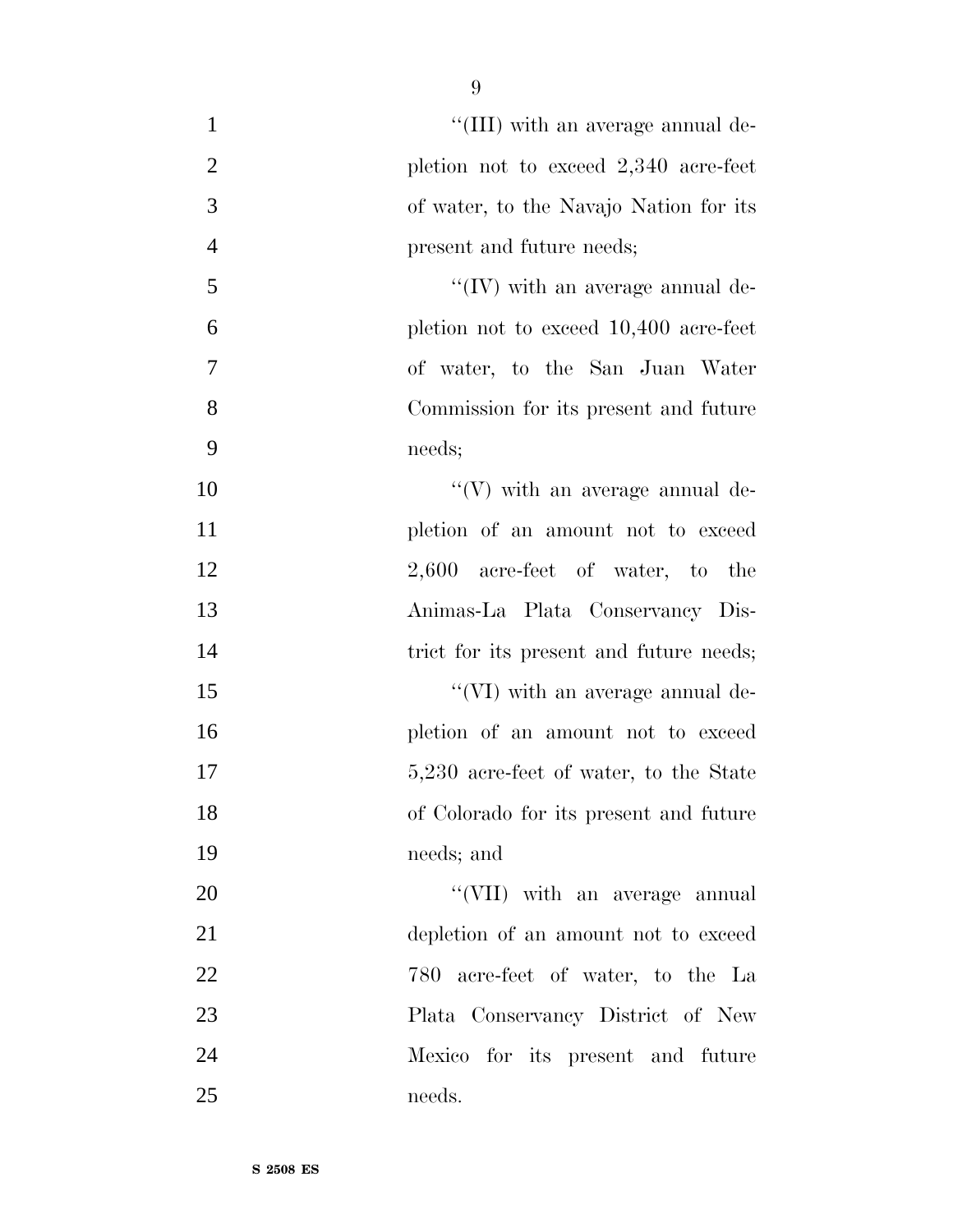| $\mathbf{1}$   | "(B) APPLICABILITY OF OTHER FEDERAL               |
|----------------|---------------------------------------------------|
| $\overline{2}$ | LAW.—The responsibilities of the Secretary de-    |
| 3              | scribed in subparagraph $(A)$ are subject to the  |
| $\overline{4}$ | requirements of Federal laws related to the pro-  |
| 5              | tection of the environment and otherwise appli-   |
| 6              | cable to the construction of the proposed facili- |
| $\tau$         | ties, including the National Environmental Pol-   |
| 8              | icy Act of 1969 (42 U.S.C. 4321 et seq.), the     |
| 9              | Clean Water Act (42 U.S.C. 7401 et seq.), and     |
| 10             | the Endangered Species Act of 1973 (16 U.S.C.     |
| 11             | 1531 et seq.). Nothing in this Act shall be con-  |
| 12             | strued to predetermine or otherwise affect the    |
| 13             | outcome of any analysis conducted by the Sec-     |
| 14             | retary or any other Federal official under appli- |
| 15             | cable laws.                                       |
| 16             | $``(C)$ LIMITATION.—                              |
| 17             | "(i) IN GENERAL.—If constructed, the              |
| 18             | facilities described in subparagraph (A)          |
| 19             | constitute the Animas-La Plata<br>shall           |
| 20             | Project. Construction of any other project        |
| 21             | features authorized by Public Law 90-537          |

 press authorization from Congress. 24 "(ii) CONTINGENCY IN APPLICA-

TION.—If the facilities described in sub-

shall not be commenced without further ex-

**S 2508 ES**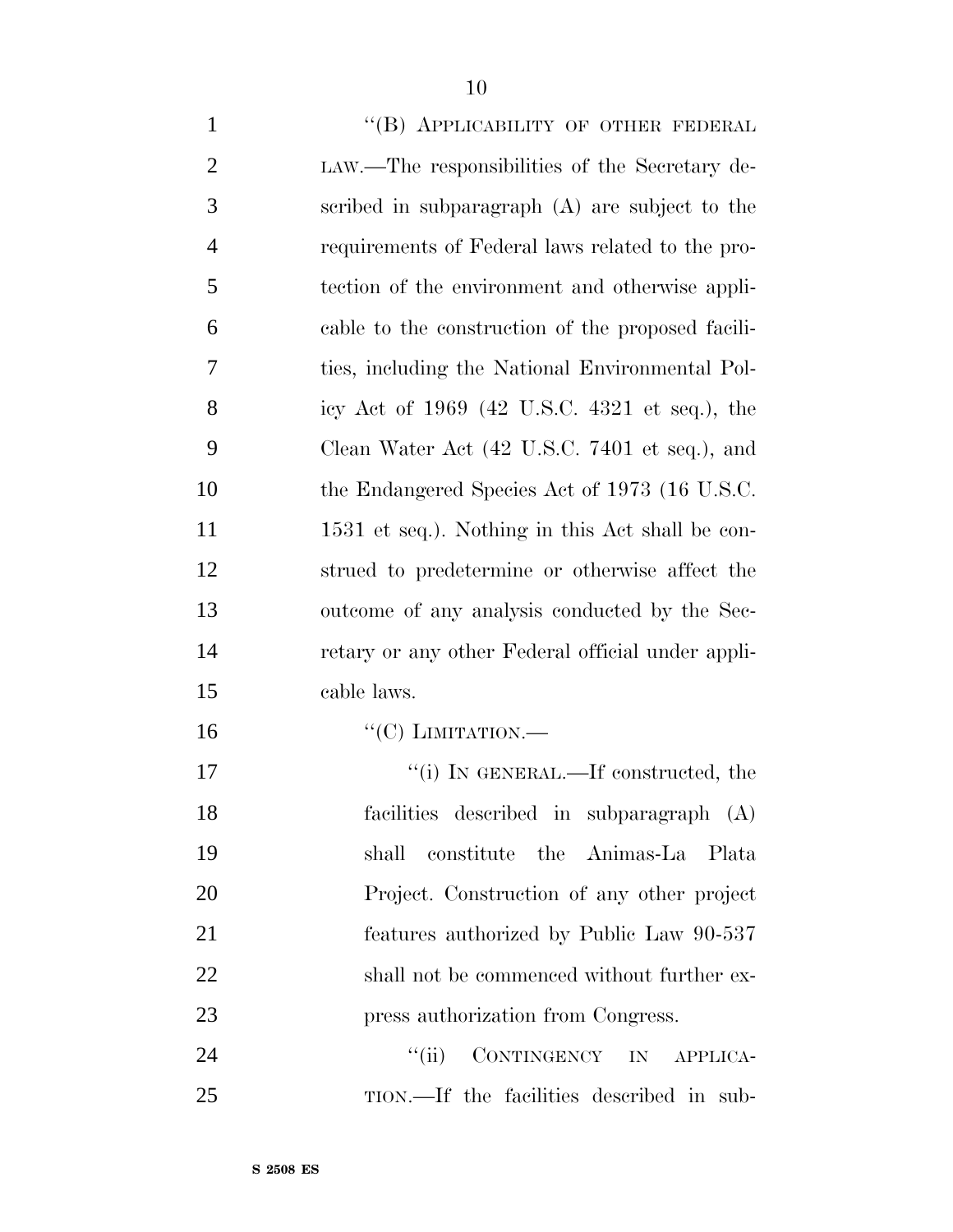| $\mathbf{1}$   | paragraph (A) are not constructed and op-                   |
|----------------|-------------------------------------------------------------|
| $\overline{2}$ | erated, clause (i) shall not take effect.                   |
| 3              | "(2) TRIBAL CONSTRUCTION COSTS.—Construc-                   |
| $\overline{4}$ | tion costs allocable to the facilities that are required    |
| 5              | to deliver the municipal and industrial water alloca-       |
| 6              | tions described in subclauses $(I)$ , $(II)$ and $(III)$ of |
| 7              | paragraph $(1)(A)(ii)$ shall be nonreimbursable to the      |
| 8              | United States.                                              |
| 9              | (3)<br>NONTRIBAL WATER CAPITAL<br>OBLIGA-                   |
| 10             | TIONS.                                                      |
| 11             | "(A) IN GENERAL.—Under the provisions                       |
| 12             | of section 9 of the Act of August 4, $1939(43)$             |
| 13             | U.S.C. 485h), the nontribal municipal and in-               |
| 14             | dustrial water capital repayment obligations for            |
| 15             | the facilities described in paragraph $(1)(A)(i)$           |
| 16             | may be satisfied upon the payment in full of the            |
| 17             | nontribal water capital obligations prior to the            |
| 18             | initiation of construction. The amount of the               |
| 19             | obligations described in the preceding sentence             |
| 20             | shall be determined by agreement between the                |
| 21             | Secretary of the Interior and the entity respon-            |
| 22             | sible for such repayment as to the appropriate              |
| 23             | reimbursable share of the construction costs al-            |
| 24             | located to that entity's municipal water storage.           |
| 25             | Such repayment shall be consistent with Fed-                |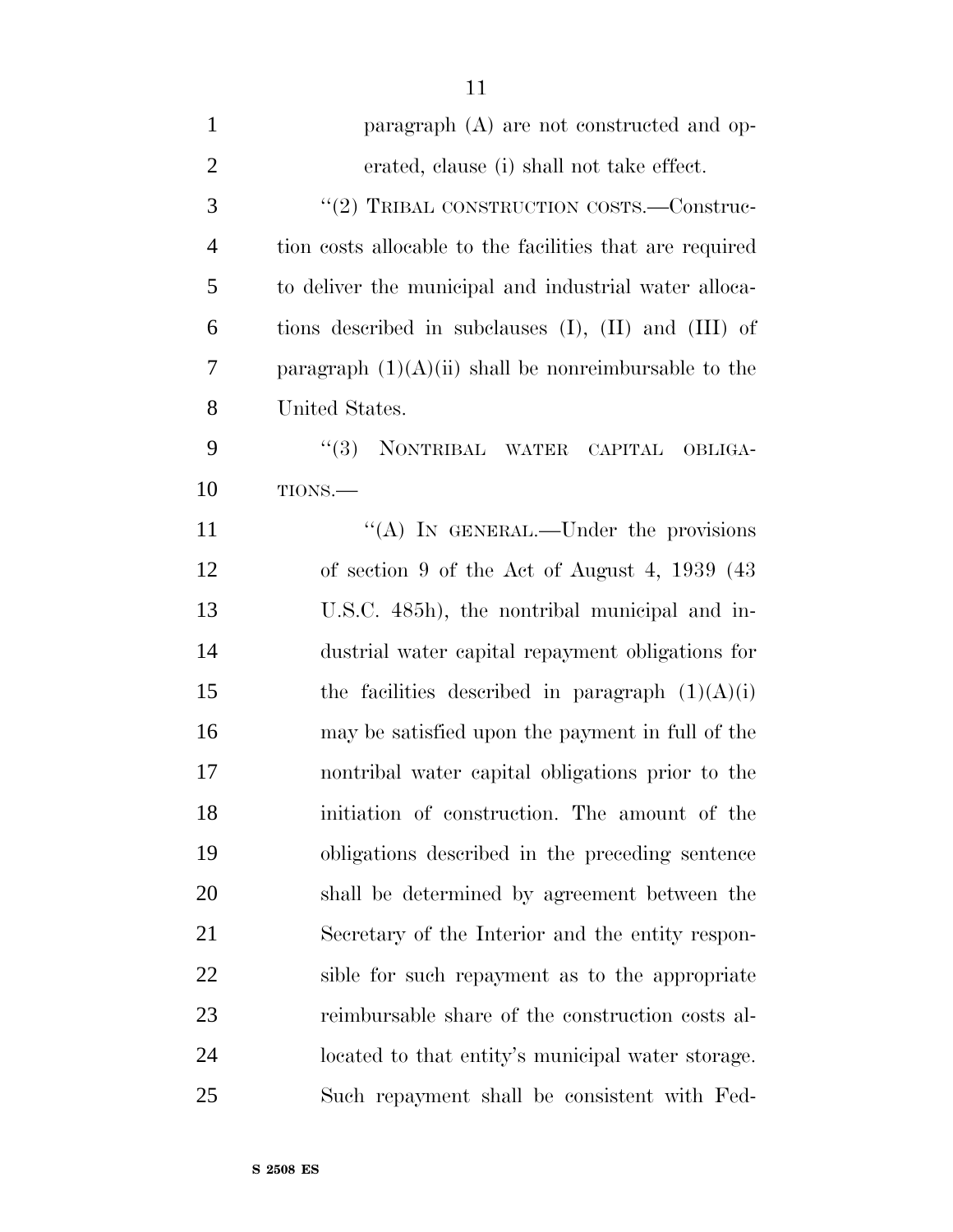| $\mathbf{1}$   | eral reclamation law, including the Colorado       |
|----------------|----------------------------------------------------|
| 2              | River Storage Project Act of 1956 (43 U.S.C.       |
| 3              | 620 et seq.). Such agreement shall take into ac-   |
| $\overline{4}$ | count the fact that the construction of certain    |
| 5              | project facilities, including those facilities re- |
| 6              | quired to provide irrigation water supplies from   |
| $\overline{7}$ | the Animas-La Plata Project, is not authorized     |
| 8              | under paragraph $(1)(A)(i)$ and no costs associ-   |
| 9              | ated with the design or development of such fa-    |
| 10             | cilities, including costs associated with environ- |
| 11             | mental compliance, shall be allocable to the mu-   |
| 12             | nicipal and industrial users of the facilities au- |
| 13             | thorized under such paragraph.                     |

14 "(B) NONTRIBAL REPAYMENT OBLIGATION SUBJECT TO FINAL COST ALLOCATION.—The nontribal repayment obligation set forth in sub- paragraph (A) shall be subject to a final cost allocation by the Secretary upon project comple- tion. In the event that the final cost allocation indicates that additional repayment is war- ranted based on the applicable entity's share of project water storage and determination of overall reimbursable cost, that entity may elect to enter into a new agreement to make the ad-ditional payment necessary to secure the full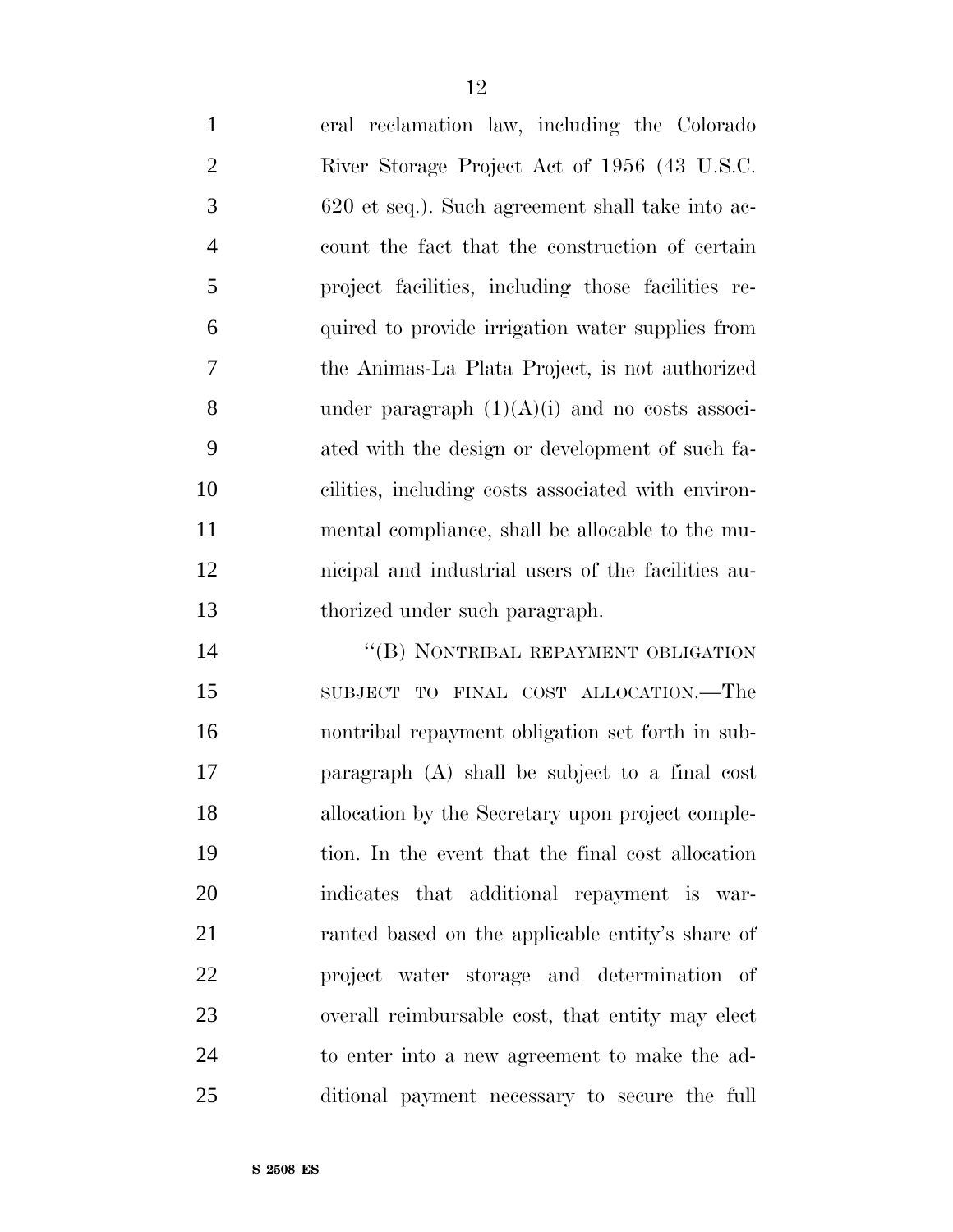| $\mathbf{1}$   | water supply identified in paragraph $(1)(A)(ii)$ .   |
|----------------|-------------------------------------------------------|
| $\mathbf{2}$   | If the repayment entity elects not to enter into      |
| 3              | a new agreement, the portion of project storage       |
| $\overline{4}$ | relinquished by such election shall be available      |
| 5              | to the Secretary for allocation to other project      |
| 6              | purposes. Additional repayment shall only be          |
| $\tau$         | warranted for reasonable and unforeseen costs         |
| 8              | associated with project construction as deter-        |
| 9              | mined by the Secretary in consultation with the       |
| 10             | relevant repayment entities.                          |
| 11             | "(C) REPORT.—Not later than April 1,                  |
| 12             | 2001, the Secretary shall report to Congress on       |
| 13             | the status of the cost-share agreements con-          |
| 14             | templated in subparagraph (A). In the event           |
| 15             | that no agreement is reached with either the          |
| 16             | Animas-La Plata Conservancy District or the           |
| 17             | State of Colorado for the water allocations set       |
| 18             | forth in subclauses (V) and (VI) of paragraph         |
| 19             | $(1)(A)(ii)$ , those allocations shall be reallocated |
| <b>20</b>      | equally to the Colorado Ute Tribes.                   |
| 21             | $``(4)$ TRIBAL WATER ALLOCATIONS.—                    |
| 22             | "(A) IN GENERAL.—With respect to mu-                  |
| 23             | nicipal and industrial water allocated to a Tribe     |
| 24             | from the Animas-La Plata Project or the Dolo-         |
| 25             | res Project, until that water is first used by a      |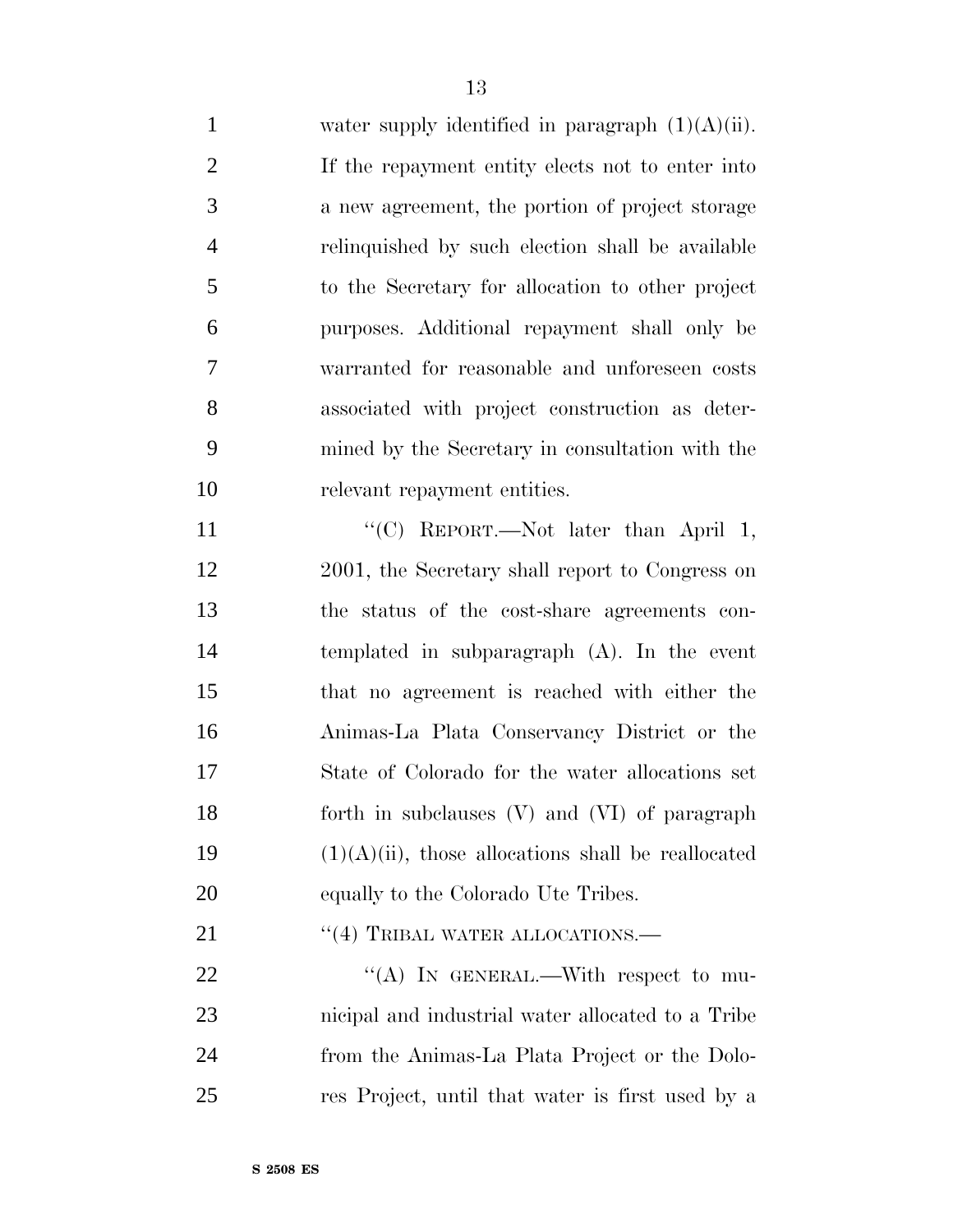| $\mathbf{1}$   | Tribe or used pursuant to a water use contract         |
|----------------|--------------------------------------------------------|
| $\overline{2}$ | with the Tribe, the Secretary shall pay the an-        |
| 3              | nual operation, maintenance, and replacement           |
| $\overline{4}$ | costs allocable to that municipal and industrial       |
| 5              | water allocation of the Tribe.                         |
| 6              | "(B) TREATMENT OF COSTS.—A Tribe                       |
| 7              | shall not be required to reimburse the Secretary       |
| 8              | for the payment of any cost referred to in sub-        |
| 9              | paragraph $(A)$ .                                      |
| 10             | "(5) REPAYMENT OF PRO RATA SHARE.-- Upon               |
| 11             | a Tribe's first use of an increment of a municipal     |
| 12             | and industrial water allocation described in para-     |
| 13             | graph (4), or the Tribe's first use of such water pur- |
| 14             | suant to the terms of a water use contract—            |
| 15             | $\lq\lq$ repayment of that increment's pro             |
| 16             | rata share of those allocable construction costs       |
| 17             | for the Dolores Project shall be made by the           |
| 18             | Tribe; and                                             |
| 19             | "(B) the Tribe shall bear a pro rata share             |
| 20             | of the allocable annual operation, maintenance,        |
| 21             | and replacement costs of the increment as re-          |
| 22             | ferred to in paragraph $(4)$ .".                       |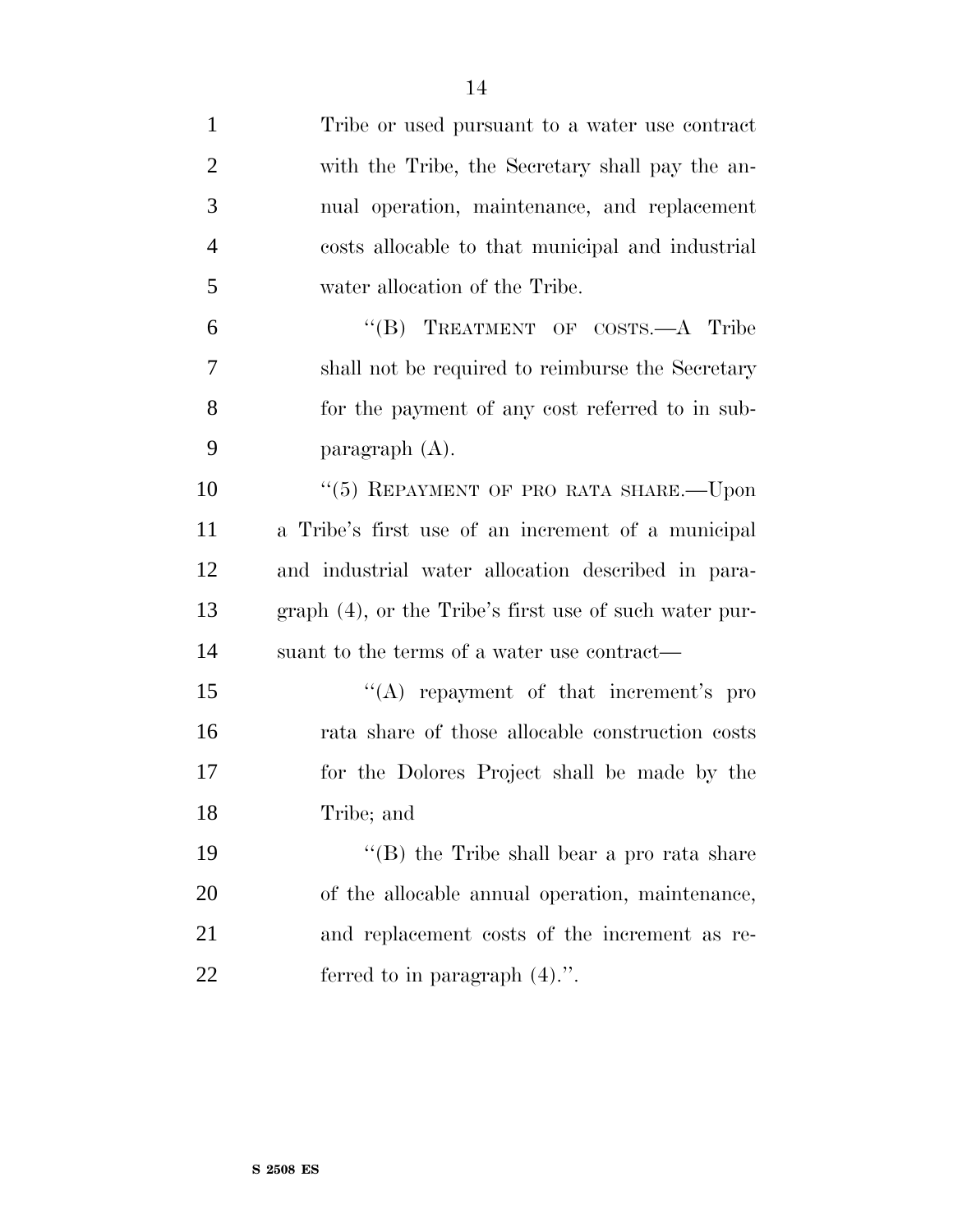#### **SEC. 3. MISCELLANEOUS.**

 The Colorado Ute Indian Water Rights Settlement Act of 1988 (Public Law 100–585; 102 Stat. 2973) is amended by adding at the end the following:

### **''SEC. 15. NEW MEXICO AND NAVAJO NATION WATER MAT-TERS.**

 ''(a) ASSIGNMENT OF WATER PERMIT.—Upon the request of the State Engineer of the State of New Mexico, the Secretary shall, as soon as practicable, in a manner consistent with applicable law, assign, without consider- ation, to the New Mexico Animas-La Plata Project bene- ficiaries or to the New Mexico Interstate Stream Commis- sion in accordance with the request of the State Engineer, the Department of the Interior's interest in New Mexico State Engineer Permit Number 2883, dated May 1, 1956, in order to fulfill the New Mexico non-Navajo purposes of the Animas-La Plata Project, so long as the permit as- signment does not affect the application of the Endan- gered Species Act of 1973 (16 U.S.C. 1531 et seq.) to the use of the water involved.

 ''(b) NAVAJO NATION MUNICIPAL PIPELINE.—The Secretary is specifically authorized to construct a water line to augment the existing system that conveys the mu- nicipal water supplies, in an amount not less than 4,680 acre-feet per year, to the Navajo Indian Reservation at or near Shiprock, New Mexico. The Secretary shall comply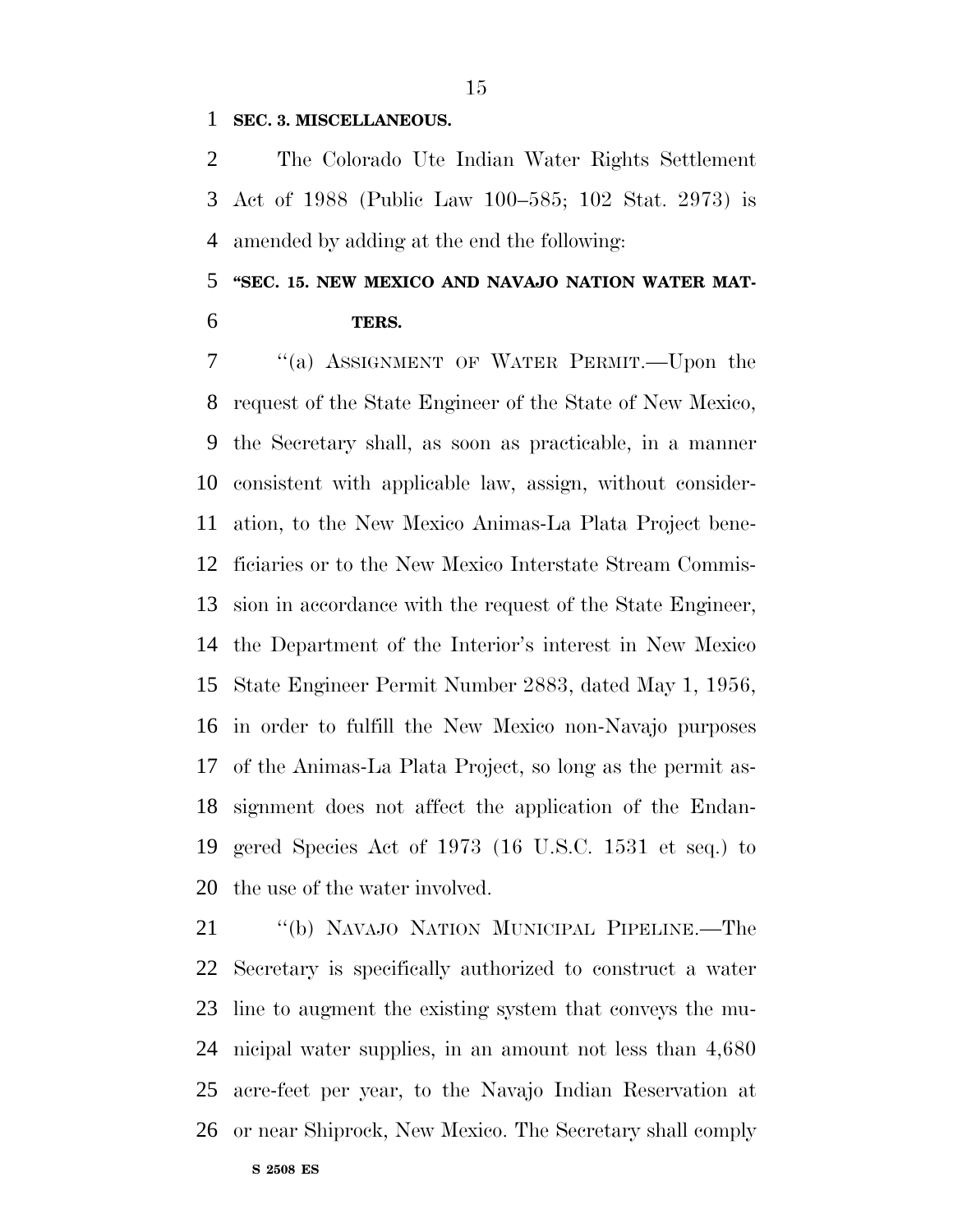with all applicable environmental laws with respect to such water line. Construction costs allocated to the Navajo Na- tion for such water line shall be nonreimbursable to the United States.

 ''(c) PROTECTION OF NAVAJO WATER CLAIMS.— Nothing in this Act, including the permit assignment au- thorized by subsection (a), shall be construed to quantify or otherwise adversely affect the water rights and the claims of entitlement to water of the Navajo Nation.

#### **''SEC. 16. RESOURCE FUNDS.**

11 "(a) AUTHORIZATION OF APPROPRIATIONS.—There is authorized to be appropriated to carry out this section, \$8,000,000 for each of fiscal years 2002 through 2006. Not later than 60 days after amounts are appropriated and available to the Secretary for a fiscal year under this paragraph, the Secretary shall make a payment to each of the Tribal Resource Funds established under subsection (b). Each such payment shall be equal to 50 percent of the amount appropriated for the fiscal year involved.

- ''(b) FUNDS.—The Secretary shall establish a—
- 21 "(1) Southern Ute Tribal Resource Fund; and 22 ''(2) Ute Mountain Ute Tribal Resource Fund. 23 "(c) TRIBAL DEVELOPMENT.—

24 ''(1) INVESTMENT.—The Secretary shall, in the absence of an approved tribal investment plan pro-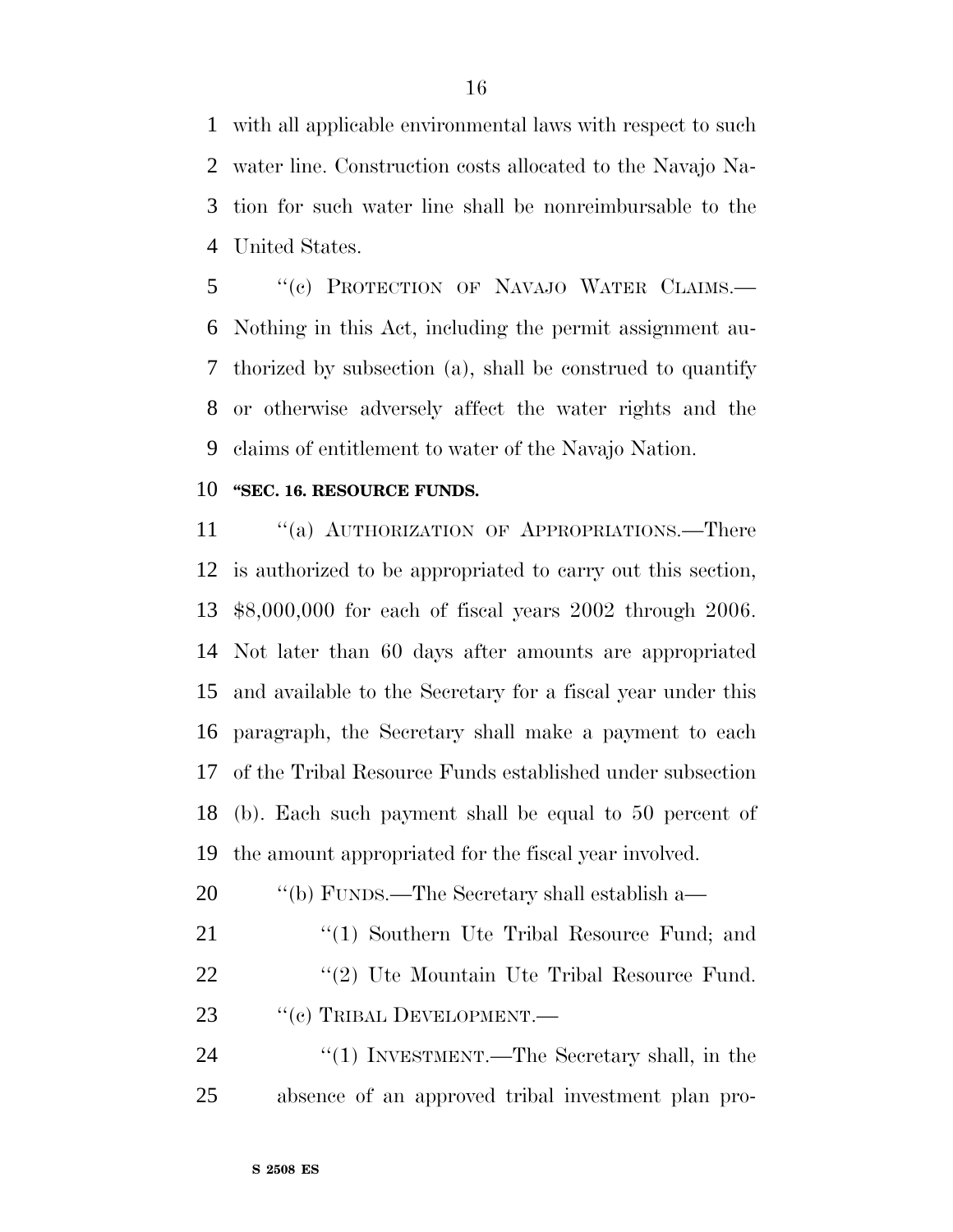| $\mathbf{1}$   | vided for under paragraph $(2)$ , invest the amount in   |
|----------------|----------------------------------------------------------|
| $\overline{2}$ | each Tribal Resource Fund established under sub-         |
| $\mathfrak{Z}$ | section (b) in accordance with the Act entitled, 'An     |
| $\overline{4}$ | Act to authorize the deposit and investment of In-       |
| 5              | dian funds' approved June 24, 1938 (25 U.S.C.            |
| 6              | $162a$ ). With the exception of the funds referred to    |
| 7              | in paragraph $(3)(B)(i)$ , the Secretary shall disburse, |
| 8              | at the request of a Tribe, the principal and income      |
| 9              | in its Resource Fund, or any part thereof, in accord-    |
| 10             | ance with a resource acquisition and enhancement         |
| 11             | plan approved under paragraph (3).                       |
| 12             | $``(2)$ INVESTMENT PLAN.—                                |
| 13             | "(A) IN GENERAL.—In lieu of the invest-                  |
| 14             | ment provided for in paragraph (1), a Tribe              |
| 15             | may submit a tribal investment plan applicable           |
| 16             | to all or part of the Tribe's Tribal Resource            |
| $17\,$         | Fund, except with respect to the funds referred          |
| 18             | to in paragraph $(3)(B)(i)$ .                            |
| 19             | "(B) APPROVAL.—Not later than 60 days                    |
| 20             | after the date on which an investment plan is            |
| 21             | submitted under subparagraph (A), the Sec-               |
| 22             | retary shall approve such investment plan if the         |
| 23             | Secretary finds that the plan is reasonable and          |
| 24             | sound. If the Secretary does not approve such            |
| 25             | investment plan, the Secretary shall set forth in        |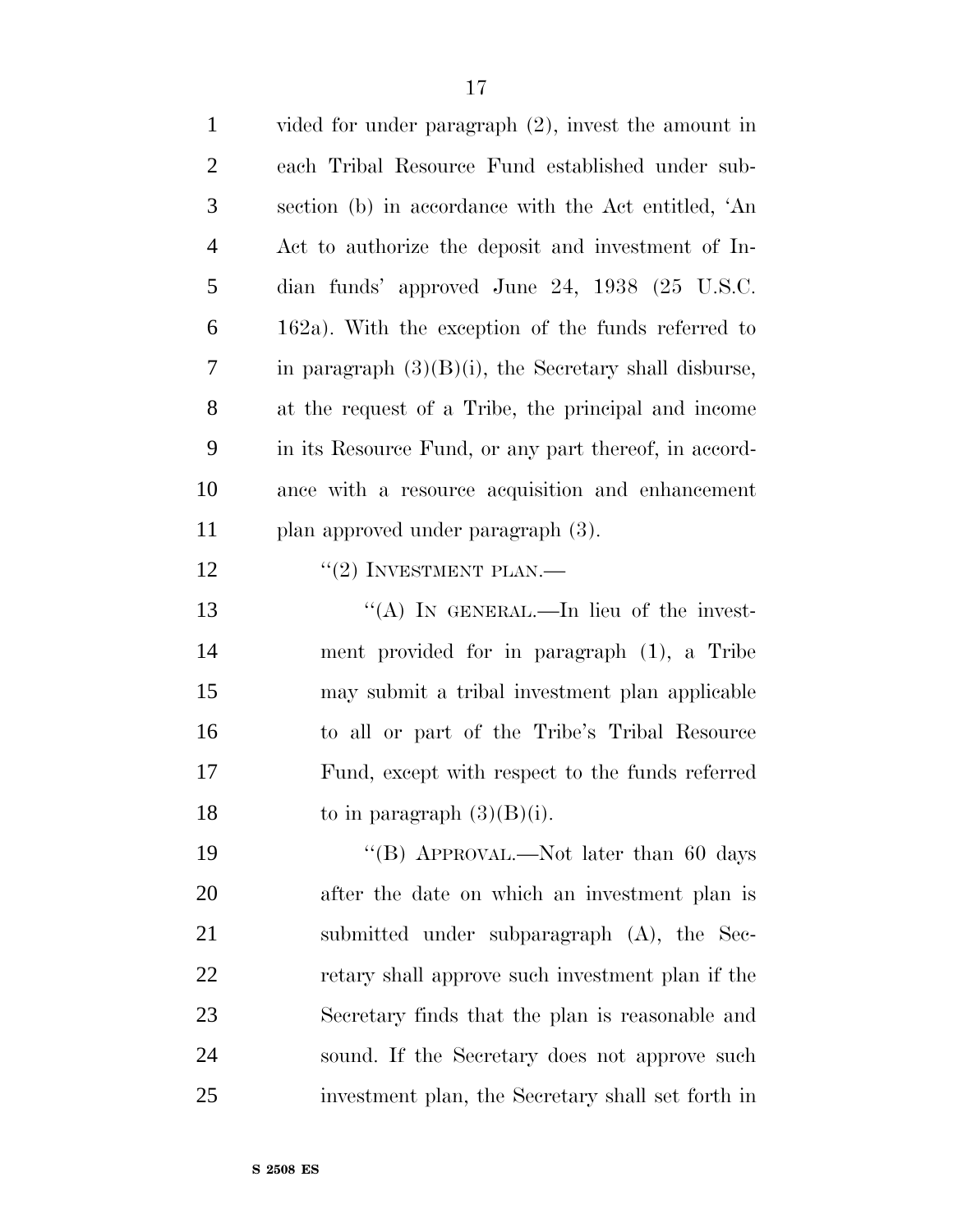| $\mathbf{1}$   | writing and with particularity the reasons for    |
|----------------|---------------------------------------------------|
| $\overline{2}$ | such disapproval. If such investment plan is ap-  |
| 3              | proved by the Secretary, the Tribal Resource      |
| $\overline{4}$ | Fund involved shall be disbursed to the Tribe to  |
| 5              | be invested by the Tribe in accordance with the   |
| 6              | approved investment plan, subject to subsection   |
| 7              | (d).                                              |
| 8              | "(C) COMPLIANCE.—The Secretary may                |
| 9              | take such steps as the Secretary determines to    |
| 10             | be necessary to monitor the compliance of a       |
| 11             | Tribe with an investment plan approved under      |
| 12             | subparagraph (B). The United States shall not     |
| 13             | be responsible for the review, approval, or audit |
| 14             | of any individual investment under the plan.      |
| 15             | The United States shall not be directly or indi-  |
| 16             | rectly liable with respect to any such invest-    |
| 17             | ment, including any act or omission of the        |
| 18             | Tribe in managing or investing such funds.        |
| 19             | "(D) ECONOMIC DEVELOPMENT PLAN.-                  |
| 20             | The principal and income derived from tribal      |
| 21             | investments under an investment plan approved     |
| 22             | under subparagraph (B) shall be subject to the    |
| 23             | provisions of this section and shall be expended  |
| 24             | only in accordance with an economic develop-      |
| 25             | ment plan approved under paragraph $(3)(B)$ .     |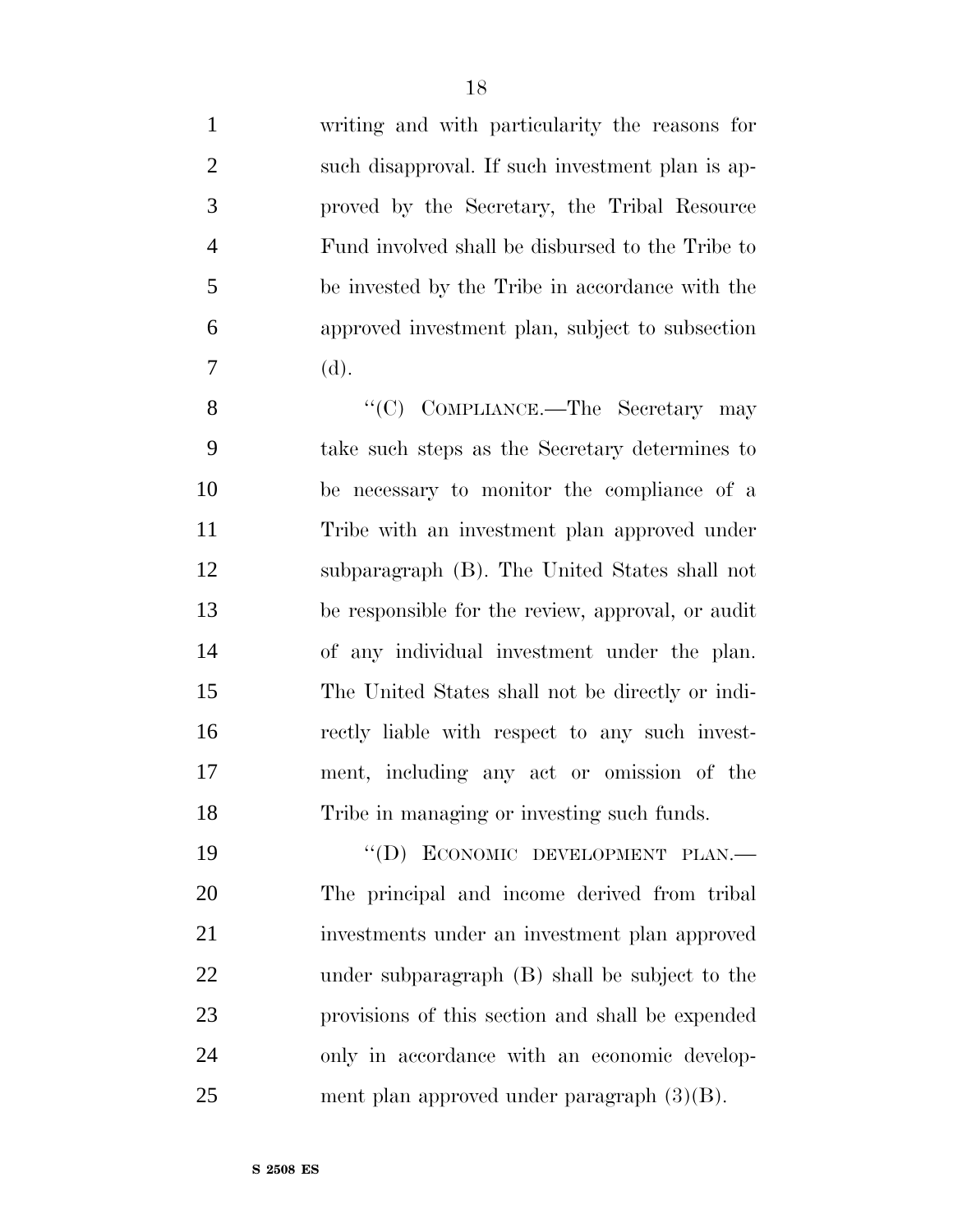| $\mathbf{1}$   | "(3) ECONOMIC DEVELOPMENT PLAN.—                      |
|----------------|-------------------------------------------------------|
| $\overline{2}$ | "(A) IN GENERAL.—Each Tribe shall sub-                |
| 3              | mit to the Secretary a resource acquisition and       |
| $\overline{4}$ | enhancement plan for all or any portion of its        |
| 5              | Tribal Resource Fund.                                 |
| 6              | "(B) APPROVAL.—Not later than 60 days                 |
| 7              | after the date on which a plan is submitted           |
| 8              | under subparagraph $(A)$ , the Secretary shall ap-    |
| 9              | prove such plan if it is consistent with the fol-     |
| 10             | lowing requirements:                                  |
| 11             | "(i) With respect to at least $\frac{3}{4}$ of the    |
| 12             | funds appropriated pursuant to this sec-              |
| 13             | tion and consistent with the long-standing            |
| 14             | practice of the Tribes and other local enti-          |
| 15             | ties and communities to work together to              |
| 16             | use their respective water rights and re-             |
| 17             | sources for mutual benefit, at least $\frac{3}{4}$ of |
| 18             | the funds appropriated pursuant to this               |
| 19             | section shall be utilized to enhance, re-             |
| 20             | store, and utilize the Tribes' natural re-            |
| 21             | sources in partnership with adjacent non-             |
| 22             | Indian communities or entities in the area.           |
| 23             | "(ii) The plan must be reasonably re-                 |
| 24             | lated to the protection, acquisition, en-             |
| 25             | hancement, or development of natural re-              |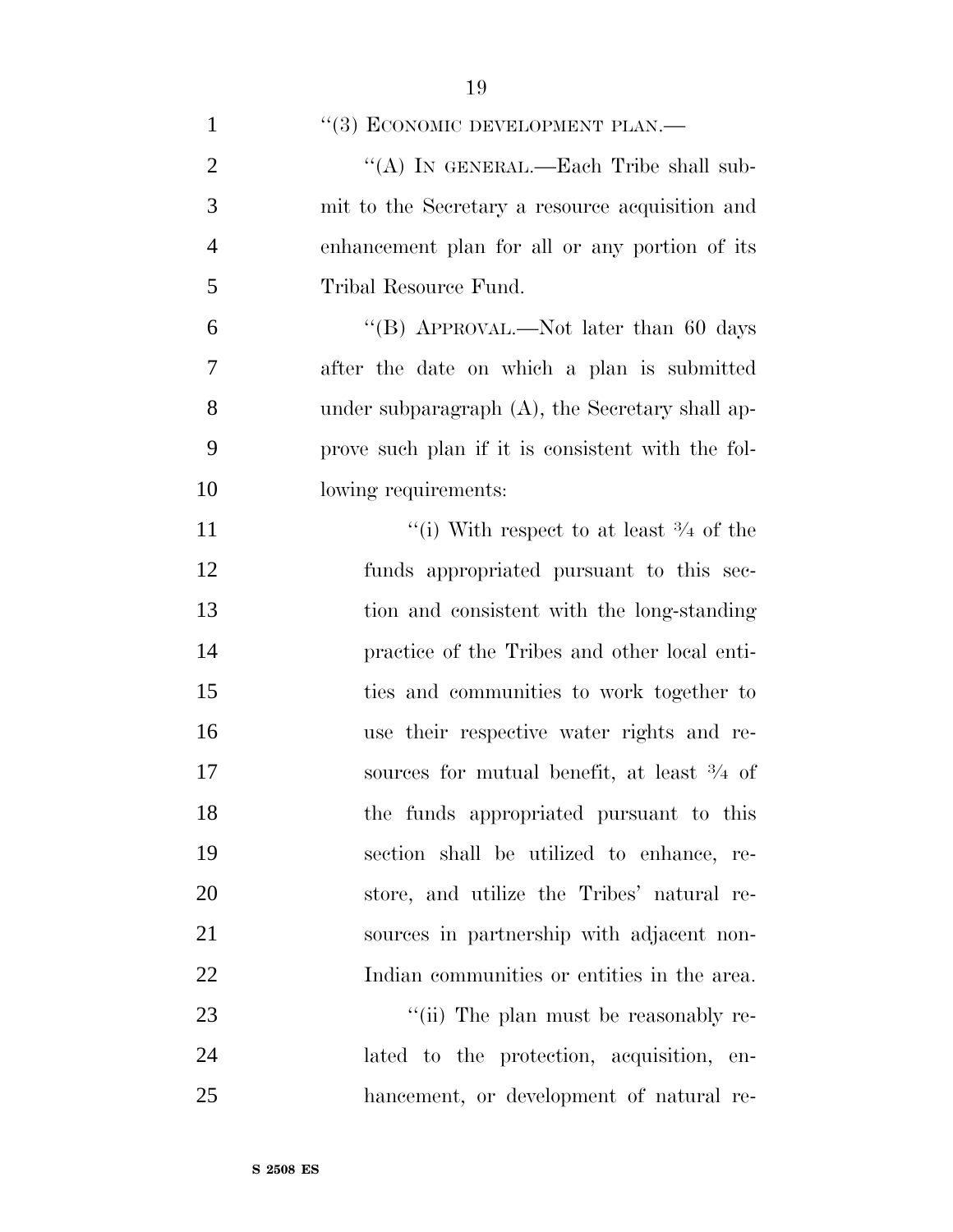sources for the benefit of the Tribe and its members.

 $\frac{1}{\text{(iii)}}$  Notwithstanding any other pro- vision of law and in order to ensure that the Federal Government fulfills the objec- tives of the Record of Decision referred to 7 in section  $1(b)(8)(F)$  of the Colorado Ute Settlement Act Amendments of 2000 by requiring that the funds referred to in clause (i) are expended directly by employ- ees of the Federal Government, the Sec- retary acting through the Bureau of Rec-**lamation** shall expend not less than  $\frac{1}{3}$  of the funds referred to in clause (i) for mu- nicipal or rural water development and not  $\log$  less than  $\frac{2}{3}$  of the funds referred to such clause for resource acquisition and en-hancement.

19 "'(C) MODIFICATION.—Subject to the pro- visions of this Act and the approval of the Sec- retary, each Tribe may modify a plan approved under subparagraph (B).

23 "'(D) LIABILITY.—The United States shall not be directly or indirectly liable for any claim or cause of action arising from the approval of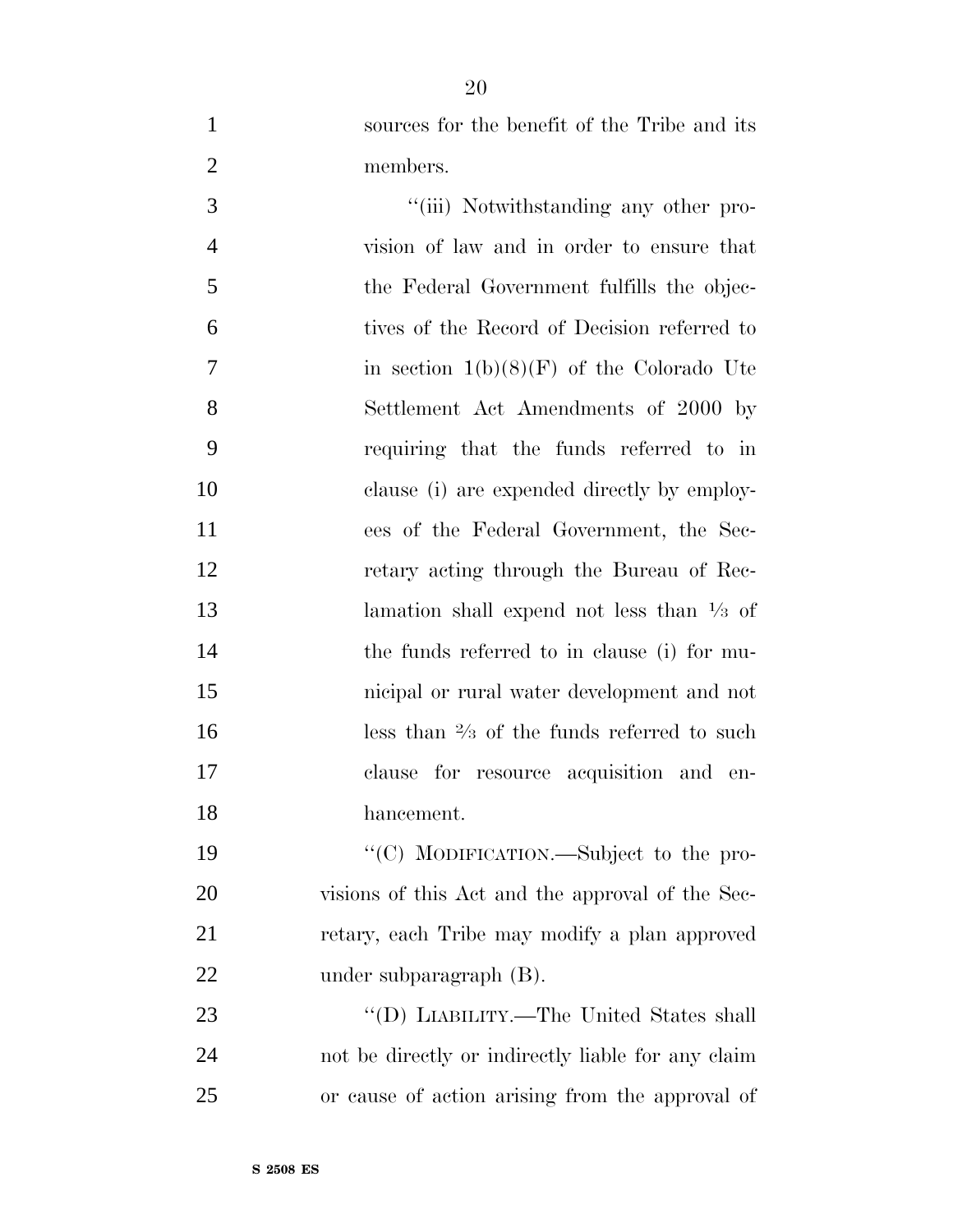a plan under this paragraph, or from the use and expenditure by the Tribe of the principal or interest of the Funds.

4 "(d) LIMITATION ON PER CAPITA DISTRIBUTIONS.— No part of the principal contained in the Tribal Resource Fund, or of the income accruing to such funds, or the rev- enue from any water use contract, shall be distributed to any member of either Tribe on a per capita basis.

9 "(e) LIMITATION ON SETTING ASIDE FINAL CON- SENT DECREE.—Neither the Tribes nor the United States shall have the right to set aside the final consent decree solely because the requirements of subsection (c) are not complied with or implemented.

 ''(f) LIMITATION ON DISBURSEMENT OF TRIBAL RE- SOURCE FUNDS.—Any funds appropriated under this sec- tion shall be placed into the Southern Ute Tribal Resource Fund and the Ute Mountain Ute Tribal Resource Fund in the Treasury of the United States but shall not be avail- able for disbursement under this section until the final set- tlement of the tribal claims as provided in section 18. The Secretary of the Interior may, in the Secretary's sole dis- cretion, authorize the disbursement of funds prior to the final settlement in the event that the Secretary determines that substantial portions of the settlement have been com-pleted. In the event that the funds are not disbursed under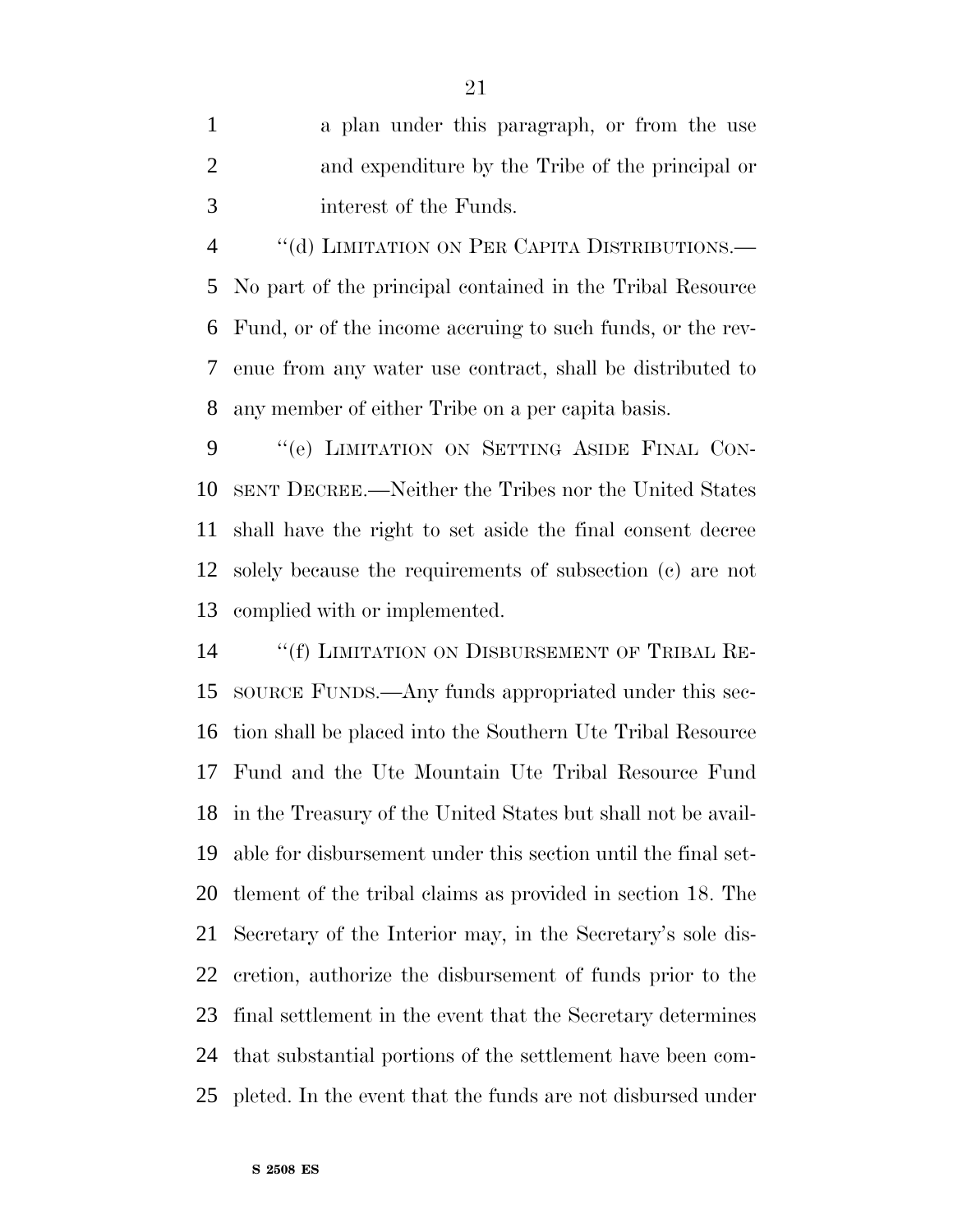the terms of this section by December 31, 2012, such funds shall be deposited in the general fund of the Treas-ury.

#### **''SEC. 17. COLORADO UTE SETTLEMENT FUND.**

 ''(a) ESTABLISHMENT OF FUND.—There is hereby established within the Treasury of the United States a fund to be known as the 'Colorado Ute Settlement Fund'. 8 "(b) AUTHORIZATION OF APPROPRIATIONS.—There is authorized to be appropriated to the Colorado Ute Set- tlement Fund such funds as are necessary to complete the construction of the facilities described in sections  $6(a)(1)(A)$  and 15(b) within 7 years of the date of enact- ment of this section. Such funds are authorized to be ap- propriated for each of the first 5 fiscal years beginning with the first full fiscal year following the date of enact-ment of this section.

#### **''SEC. 18. FINAL SETTLEMENT.**

18 "(a) IN GENERAL.—The construction of the facilities 19 described in section  $6(a)(1)(A)$ , the allocation of the water supply from those facilities to the Tribes as described in that section, and the provision of funds to the Tribes in accordance with section 16 and the issuance of an amend- ed final consent decree as contemplated in subsection (c) shall constitute final settlement of the tribal claims to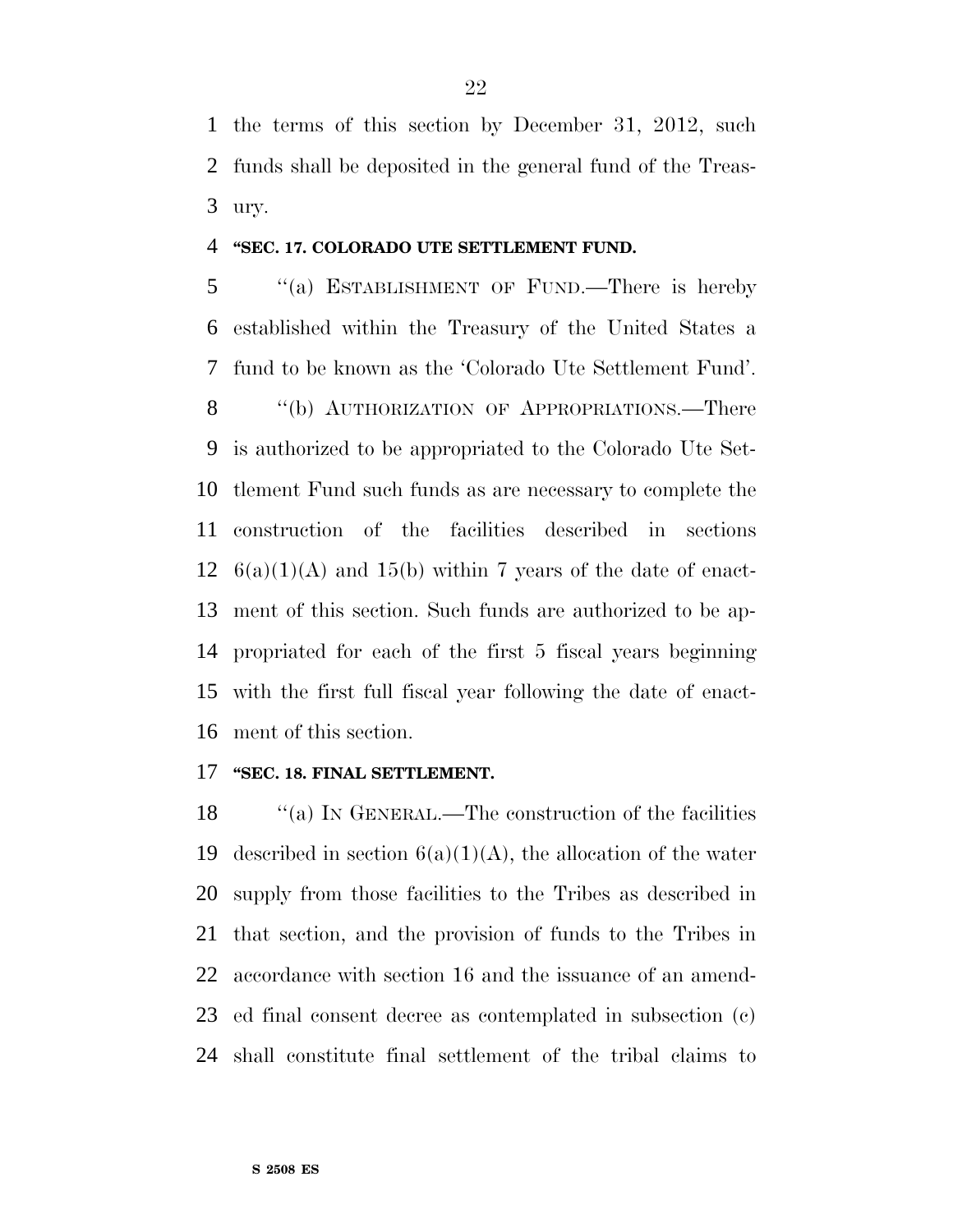water rights on the Animas and La Plata Rivers in the State of Colorado.

 ''(b) STATUTORY CONSTRUCTION.—Nothing in this section shall be construed to affect the right of the Tribes to water rights on the streams and rivers described in the Agreement, other than the Animas and La Plata Rivers, to receive the amounts of water dedicated to tribal use under the Agreement, or to acquire water rights under the laws of the State of Colorado.

10 " (c) ACTION BY THE ATTORNEY GENERAL.—The At- torney General shall file with the District Court, Water Division Number 7, of the State of Colorado, such instru- ments as may be necessary to request the court to amend the final consent decree to provide for the amendments made to this Act under the Colorado Ute Indian Water Rights Settlement Act Amendments of 2000. The amend- ed final consent decree shall specify terms and conditions to provide for an extension of the current January 1, 2005, deadline for the Tribes to commence litigation of their reserved rights claims on the Animas and La Plata Rivers.

### **''SEC. 19. STATUTORY CONSTRUCTION; TREATMENT OF CERTAIN FUNDS.**

24 "(a) IN GENERAL.—Nothing in the amendments made by the Colorado Ute Settlement Act Amendments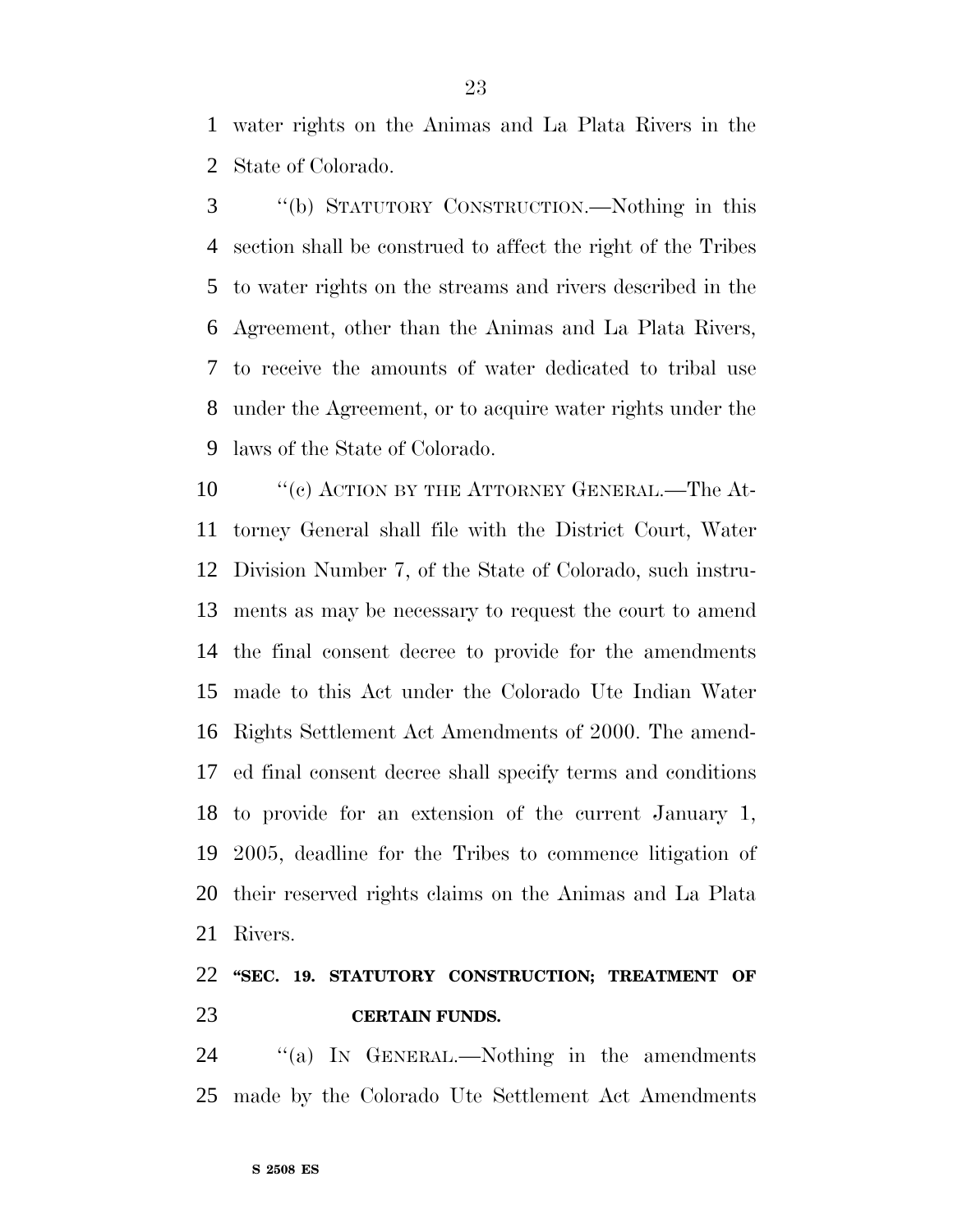1 of 2000 shall be construed to affect the applicability of 2 any provision of this Act.

 ''(b) TREATMENT OF UNCOMMITTED PORTION OF COST-SHARING OBLIGATION.—The uncommitted portion of the cost-sharing obligation of the State of Colorado re-6 ferred to in section  $6(a)(3)$  shall be made available, upon the request of the State of Colorado, to the State of Colo- rado after the date on which payment is made of the amount specified in that section.''.

Passed the Senate October 25 (legislative day, September 22), 2000.

Attest:

*Secretary.*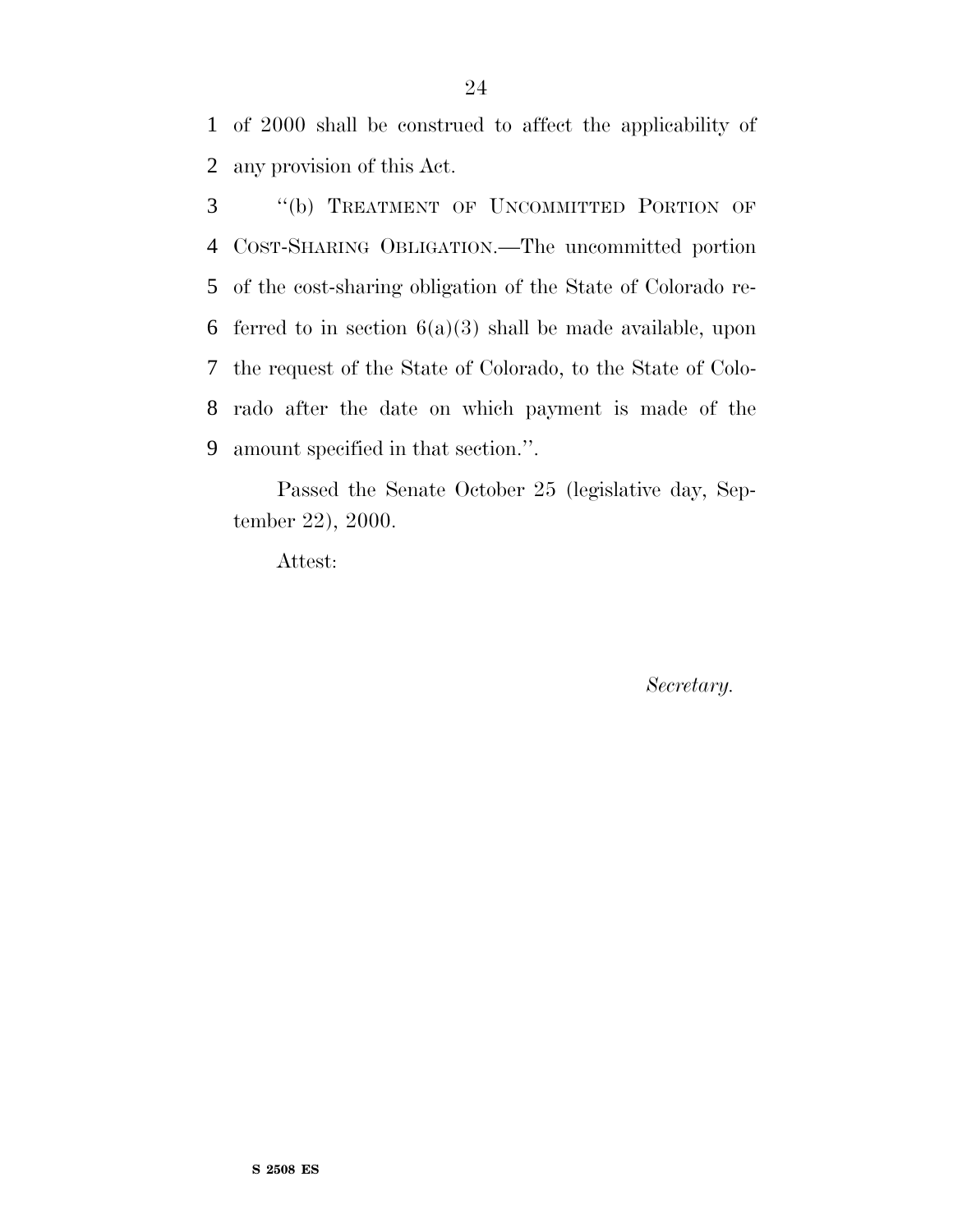

## **AN ACT**

To amend the Colorado Ute Indian Water Rights Settlement Act of 1988 to provide for a final settlement of the claims of the Colorado Ute Indian Tribes, and for other purposes.